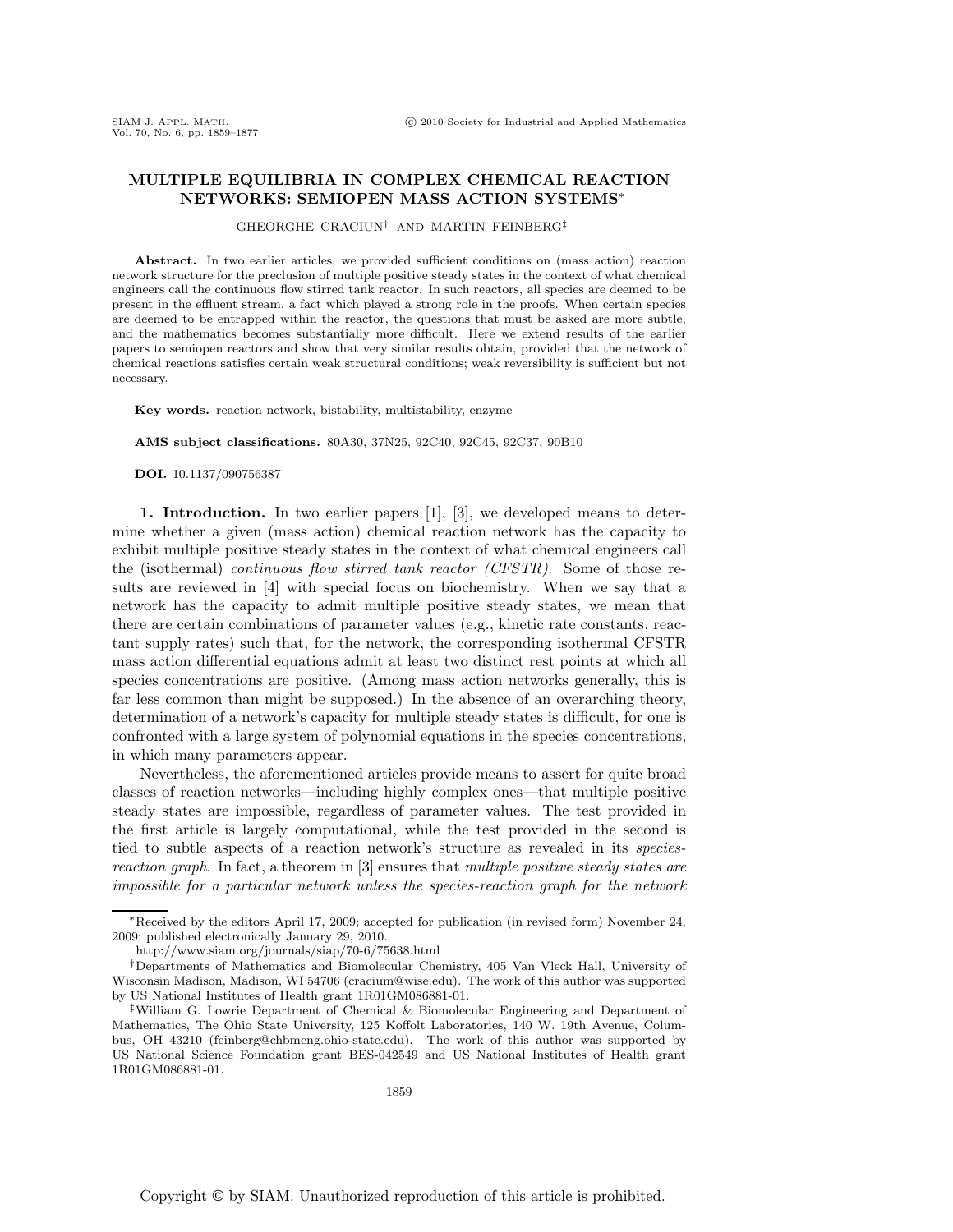*meets very stringent conditions.* (It is striking that certain classical mechanisms for enzyme catalysis do indeed meet those conditions [4]. In this sense, biology finds ways to circumvent strictures against bistable dynamics that biochemical switches might require.)

In the classical chemical engineering picture of a CFSTR, only certain species might be fed to the reactor (usually at fixed rates), but *all* species leave the reactor at rates proportional to their concentrations within the reactor. That is, the molar effluent rate (per unit reactor volume) of each species s is given by  $\xi_s c_s$ , where  $\xi_s$  is a time-invariant positive number and  $c_s$  is the molar concentration of species s within the reactor. (In the classical picture, all the  $\xi_s$  are equal to a species-independent constant, but, for reasons discussed in [1], we impose no such restriction in what follows.)

The fact that *all* species are in the CFSTR effluent played a strong role in the mathematics underlying results in [1] and [3]. In some instances, however, it is useful to consider models in which only certain species are free to enter or exit the reactor, while certain other species remain entrapped within it. In  $[4]$ , for example, we considered instances in which small-molecule metabolites were free to enter or leave the reactor vessel, while larger enzymes and enzyme-metabolite complexes were denied passage either inward or outward.

At first glance it might appear that models of the classical CFSTR variety are highly similar to semiopen models of the entrapped species type. Although these models are indeed similar in a physical sense, there are distinctions between the two that make them mathematically different in important ways. As we shall try to make clear in section 3, certain stoichiometric considerations that arise naturally in the entrapped-species case actually change the nature of the questions that one should ask. When asking, for example, about the capacity for multiple steady states in the entrapped-species case, one needs to ask whether there can exist two distinct steady states *that are stoichiometrically compatible*.

Before proceeding further, we call to the reader's attention reference [9], which differs in its objectives from this article but which has points in common with it.

**2. A question and an answer.** A question arises, then, about the extent to which results presented in [1] and [3] also give information about models of the entrapped-species variety: *If we know that, for a certain chemical reaction network, there is no combination of parameter values that gives rise to multiple positive steady states in the classical fully open CFSTR context, can we also assert that the same is true in an entrapped-species context?*

This question was addressed in [2], where a partial answer was provided. *Without invoking mass action kinetics*, we showed that if a reaction network does not have the capacity for multiple steady states in the classical CFSTR setting (with all species permitted passage outward), then, for the same chemistry in the entrapped-species setting, multiple positive steady states can arise *only if all but perhaps one of the steady states is degenerate* (in a sense we shall make precise in section 3).

It is the purpose of this article to show that when, for a reaction network, results in [1], [3], and [4] preclude multiple positive steady states in the classical CFSTR context, then those same results preclude *any* degenerate positive steady state—and therefore multiple positive steady states—in the entrapped species context, provided that the kinetics is mass action and provided that the network of chemical reactions satisfies certain weak structural conditions. Although it is beyond the scope of this introduction to describe those conditions here, we can say that *they will be satisfied*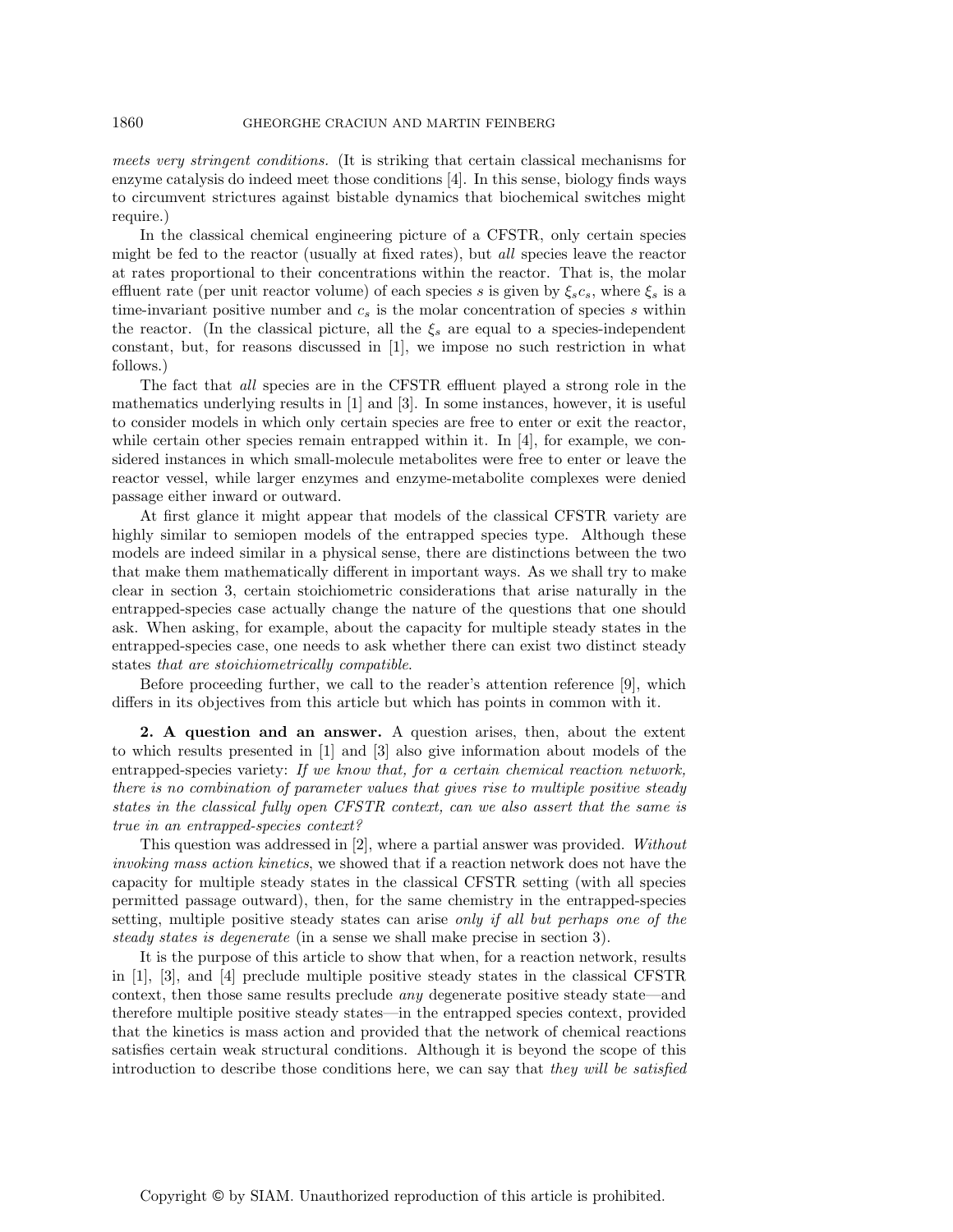*when the underlying chemical reaction network is weakly reversible* [5], [6], [7], [10] *and, in particular, when every reaction is reversible*. (Weak reversibility is defined formally in the next section, but for now it will suffice to say that a reaction network is weakly reversible if every reaction arrow is in a directed cycle.)

In fact, we can go even further. Suppose that the chemistry in the reactor is given by network (2.1), which represents one classical mechanism for the enzyme-promoted combination of two substrates,  $S1$  and  $S2$ , to form a product,  $P$ , and suppose also that the kinetics is mass action. The first step indicates the reversible binding of S1 to an enzyme  $E$  to form  $ES1$ . The second step represents reversible binding of  $S2$  to  $ES1$  to form  $ES1S2$ . Once both substrates are bound to the enzyme, they combine to form P, which is then released from the enzyme. These last events are represented by the third reaction step, which is deemed to be irreversible. (That is, the reverse reaction is deemed to proceed at negligible rate.)

(2.1) 
$$
E + S1 \rightleftarrows E S1,
$$

$$
ES1 + S2 \rightleftarrows ES1S2 \rightarrow P + E.
$$

Results in [3] and [4] immediately give the information, via the species-reaction graph, that network (2.1) does not have the capacity for multiple positive equilibria in the classical CFSTR context—that is, when all species are permitted passage out of the reactor.

Suppose, however, that we wish to consider a reactor in which the (mass action) chemistry is again as in  $(2.1)$  but in which  $E,ES1$ , and  $ES1S2$  are deemed to be entrapped within the reactor, while  $S1, S2$ , and P are permitted passage outward. Can we once again assert—based on the same species-reaction graph—that multiple positive *stoichiometrically compatible* equilibria are impossible, regardless of parameter values?

In this case, network (2.1) is not weakly reversible because the reaction  $ES1S2 \rightarrow$ P is not in a directed cycle, but we will nevertheless argue that *information given about the fully open CFSTR in* [1], [3], *and* [4] *also applies to an entrapped species reactor, provided that the kinetics is mass action and provided that the* entrappedspecies projection *of the original chemical reaction network is weakly reversible.* By the *entrapped-species projection* of a reaction network we mean the reaction network formed by stripping away all species that are not entrapped, leaving behind only the entrapped species. Thus, when  $E, ES1$ , and  $ES1S2$  are entrapped, (2.2) is the entrapped-species projection of network (2.1):

$$
E \underset{\kappa}{\rightleftharpoons} ES1
$$
\n
$$
E \underset{ES1S2}{\rightleftharpoons} ES1
$$

Although network (2.1) is not weakly reversible, its entrapped-species projection (2.2) *is* weakly reversible, so we can assert that for the entrapped-species reactor multiple positive stoichiometrically compatible equilibria are again impossible, regardless of parameter values.

*A specific aim of this article, then, is to prove that when, for a particular (mass action) network of chemical reactions, results in* [1], [3], *and* [4] *deny the capacity for multiple positive equilibria in the fully open CFSTR context, then the capacity for multiple (stoichiometrically compatible) positive equilibria will* also *be denied in an entrapped-species context, provided that the entrapped-species projection of the original*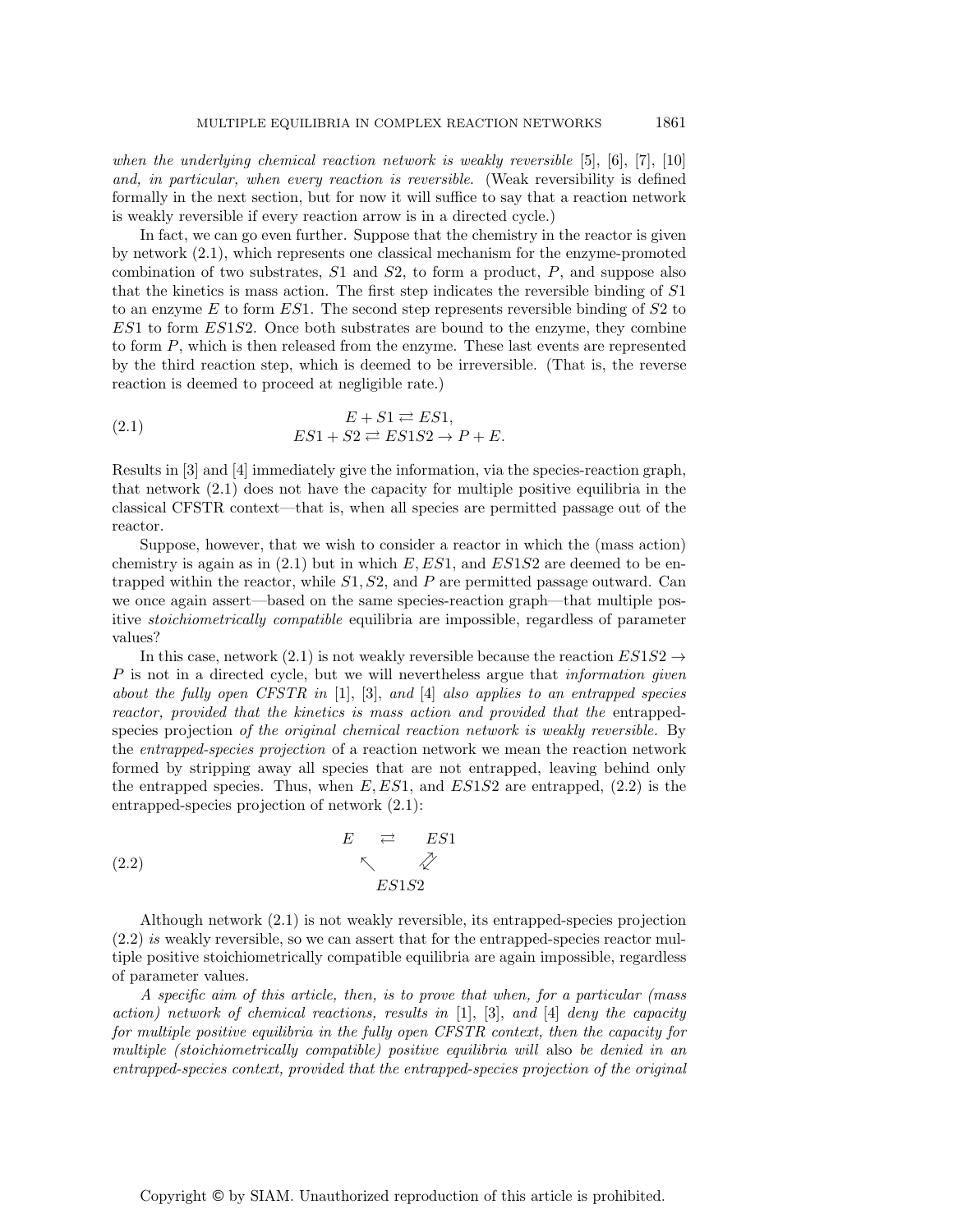*network is weakly reversible.* Along the way, the capacity for a degenerate positive steady state will be denied as well. (As we shall see, similar conclusions obtain under even broader circumstances—whenever the entrapped-species projection of the original network is what we call a *normal network*. Normal networks are defined in section 7. All weakly reversible networks are normal.)

We note that chemists generally suppose that all chemical reactions are reversible, at least to some extent. For chemical systems that are modeled with this stricture in mind, we can assert that entrapped-species projected networks will inherit reversibility (and weak reversibility) from the original network of chemical reactions. Thus, it is only for models in which the putative network of chemical reactions does *not* conform to the reversibility orthodoxy that results in [1], [3], and [4] might fail to extend to the entrapped-species context.

**3. Chemical reaction networks and mass action systems.** In this section we provide a framework for discussion of chemical reaction networks. Much of this material is also available, with more motivation, in  $[5]$ ,  $[6]$ ,  $[7]$ . The simple reaction network (2.1), discussed in the preceding section, will provide a useful vehicle for introducing some language. The *species* of the network are, of course, S1, S2,E,ES1,ES2,ES1S2, and P. By the *complexes* of the network we mean the entities that appear before and after the reaction arrows. Thus, the complexes of network (2.1) are  $E + S1, ES1, ES1 + S2, ES1S2,$  and  $P + E$ . The *reactions* in the network are regarded to be a specification of a "reacts to" relation (indicated by  $\rightarrow$ ") in the set of complexes. After introduction of some notation, we posit a formal definition of a chemical reaction network.

*Notation*. We denote by  $\mathbb R$  the set of real numbers, by  $\mathbb R_+$  the positive real numbers, and by  $\overline{\mathbb{R}}_+$  the nonnegative real numbers.

So that we can speak, for example, of a "vector of species concentrations" or a "vector of reaction rate constants," we will want to associate a real vector space with the set of species, with the set of reactions, and also with the set of complexes. At the same time, it will prove awkward to number these various objects just so that we can work in the familiar  $\mathbb{R}^N$ . With this in mind, we proceed as follows.

If  $\mathscr I$  is a finite index set (for example, the set of species), we denote by  $\mathbb{R}^{\mathscr I}$  the vector space of real-valued functions with domain  $\mathscr{I}$ . By  $\omega_i$  we mean the element of  $\mathbb{R}^{\mathscr{I}}$  that assigns 1 to  $i \in \mathscr{I}$  and 0 to all other members of  $\mathscr{I}$ . It is easy to see that  $\{\omega_i : i \in \mathscr{I}\}\$ is a basis for  $\mathbb{R}^{\mathscr{I}}$ , and each  $x \in \mathbb{R}^{\mathscr{I}}$  has a representation  $x = \sum_{i \in \mathscr{I}} x_i \omega_i$ , where  $x_i$  is the value of x associated with i. In effect, then,  $\mathbb{R}^{\mathscr{I}}$  is a real vector space with a distinguished basis labeled by the elements of  $\mathscr{I}$ . By  $\mathbb{R}_+^{\mathscr{I}}(\overline{\mathbb{R}}_+^{\mathscr{I}})$  we mean the set of all  $x \in \mathbb{R}^\mathscr{I}$  such that  $x_i$  is positive (nonnegative) for all  $i \in \mathscr{I}$ . If x is a member of  $\mathbb{R}^{\mathscr{S}}$ , the *support* of x is defined by  $\text{supp}(x) := \{i \in \mathscr{I} : x_i \neq 0\}.$ 

By the *standard scalar product* in  $\mathbb{R}^{\mathscr{I}}$ , we mean the scalar product that makes the basis  $\{\omega_i : i \in \mathcal{I}\}\)$  orthonormal. When we have in mind the standard scalar product we will use ".". Thus, for x and y in  $\mathbb{R}^{\mathscr{I}}$  we have  $x \cdot y = \sum_{i \in \mathscr{I}} x_i y_i$ .

Only in the special case of  $\mathbb{R}^{\mathscr{S}}$ , where  $\mathscr{S}$  is the set of species in a network, will we choose to replace symbols for the canonical basis vectors  $\{\omega_s : s \in \mathscr{S}\}\$  with the names of the species themselves. Thus, in the context of network (2.1) we would regard the sum  $ES1 + S2$  as a surrogate for  $\omega_{ES1} + \omega_{S2} \in \mathbb{R}^{\mathscr{S}}$ . In this way, the complexes of a reaction network can be identified with elements of  $\overline{\mathbb{R}}_+^{\mathscr{S}}$ .

DEFINITION 3.1 (see [5], [7]). *A* chemical reaction network *consists of three finite sets:*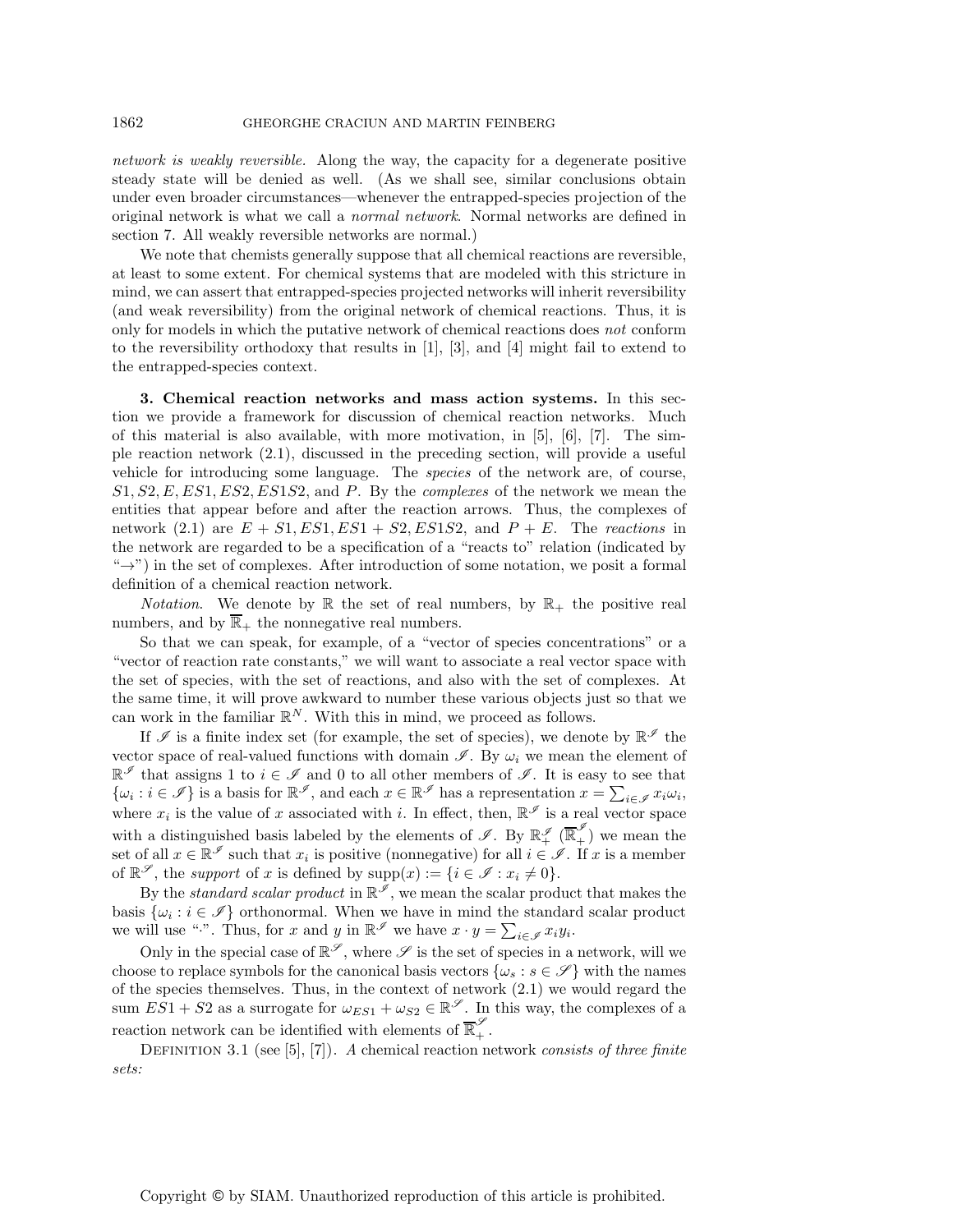- (i)  $a \text{ set } S$  of species of the network;
- (ii) *a set*  $\mathscr{C} \subset \mathbb{R}_+^{\mathscr{S}}$  *of* complexes *of the network*;
- (iii) *a set*  $\mathcal{R} \subset \mathcal{C} \times \mathcal{C}$  *of* reactions, with the following properties:
	- (a)  $(y, y) \notin \mathcal{R}$  *for any*  $y \in \mathcal{C}$ ;
	- (b) *for each*  $y \in \mathscr{C}$  *there exists*  $y' \in \mathscr{C}$  *such that*  $(y, y') \in \mathscr{R}$  *or such that*  $(y', y) \in \mathscr{R}$ .

When  $(y, y')$  is a member of  $\mathscr R$  we say that the complex y *reacts to* complex y', and we write  $y \to y' \in \mathcal{R}$  or simply  $y \to y'$  to indicate that y reacts to y'. We say that y and  $y'$  are, respectively, the *reactant complex* and the *product complex* of the reaction  $y \to y'$ .

For use later, we also record the following definitions.

DEFINITION 3.2. *A reaction network*  $\{\mathcal{S}, \mathcal{C}, \mathcal{R}\}\)$  *is* reversible *if, whenever*  $y \to y'$ *is a member of*  $\mathcal{R}, y' \rightarrow y$  *is also a member of*  $\mathcal{R}$ *. The reaction network is weakly* reversible *if, whenever*  $y \to y'$  *is a member of*  $\mathcal{R}$ *, either*  $y' \to y$  *is also a member of*  $\mathscr R$  *or there exists a finite sequence of complexes*  $\{y_1, y_2, \ldots, y_k\}$  *such that*  $\mathscr R$  *contains the reactions*  $y' \rightarrow y_1 \rightarrow y_2 \rightarrow \cdots \rightarrow y_k \rightarrow y$ *.* 

Definition 3.2 asserts that a reaction network is weakly reversible if every reaction is contained within a directed reaction cycle. Clearly, every reversible network is also weakly reversible.

DEFINITION 3.3. For a reaction network  $\{\mathcal{S}, \mathcal{C}, \mathcal{R}\}$ , the reaction vector *corresponding to reaction*  $y \to y' \in \mathcal{R}$  *is*  $y' - y \in \mathbb{R}^{\mathcal{S}}$ *. The stoichiometric subspace for the network, generally denoted by S, is the span of its reaction vectors:*

(3.1) 
$$
S := \text{span}\{y' - y \in \mathbb{R}^{\mathscr{S}} : y \to y' \in \mathscr{R}\}.
$$

Thus, for example, the reaction vector corresponding to  $E+S1 \rightarrow ES1$  in network  $(2.1)$  is  $ES1-E-S1$ . Note that for species  $s \in \mathscr{S}$  the s-component,  $y_s'-y_s$ , of reaction vector  $y' - y$  is the net number of molecules of s produced with each occurrence of the reaction  $y \to y'$ .

For a network  $\{\mathcal{S}, \mathscr{C}, \mathscr{R}\}\$  the occurrence of the reactions will generally lead to a change in the population of the various species. Our interest will be in differential equations that govern the mixture composition. We identify the *mixture composition* with a vector  $c \in \mathbb{R}^{\mathscr{S}}_+$ , where, for each  $s \in \mathscr{S}$ ,  $c_s$  is the molar concentration of species s. The occurrence rates of the various reactions generally depend upon the instantaneous composition.

A *mass action kinetics* for a reaction network {*S* , *C*, *R*} amounts to a prescription of a reaction-rate function for each reaction, one that relates occurrence rate to composition in a classical way: Associated with each reaction  $y \to y'$  is a positive *rate constant*  $k_{y\rightarrow y'}$  such that the molar occurrence rate per unit volume of  $y \rightarrow y'$  is given by  $k_{y\rightarrow y'}c^y$ , where

(3.2) 
$$
c^y := \prod_{s \in \mathscr{S}} c_s^{y_s}.
$$

DEFINITION 3.4. *A* mass action system *is a reaction network*  $\{\mathscr{S}, \mathscr{C}, \mathscr{R}\}\)$  taken *with a* rate constant specification  $k \in \mathbb{R}^{\mathscr{R}}_+$ . The positive number  $k_{y\to y'}$  is the rate constant *assigned to reaction*  $y \rightarrow y' \in \mathcal{R}$ .

Once a mass action kinetics is associated with a reaction network, we can calculate the net molar production rate (per unit volume) of each species due to the simultaneous occurrence of the various reactions.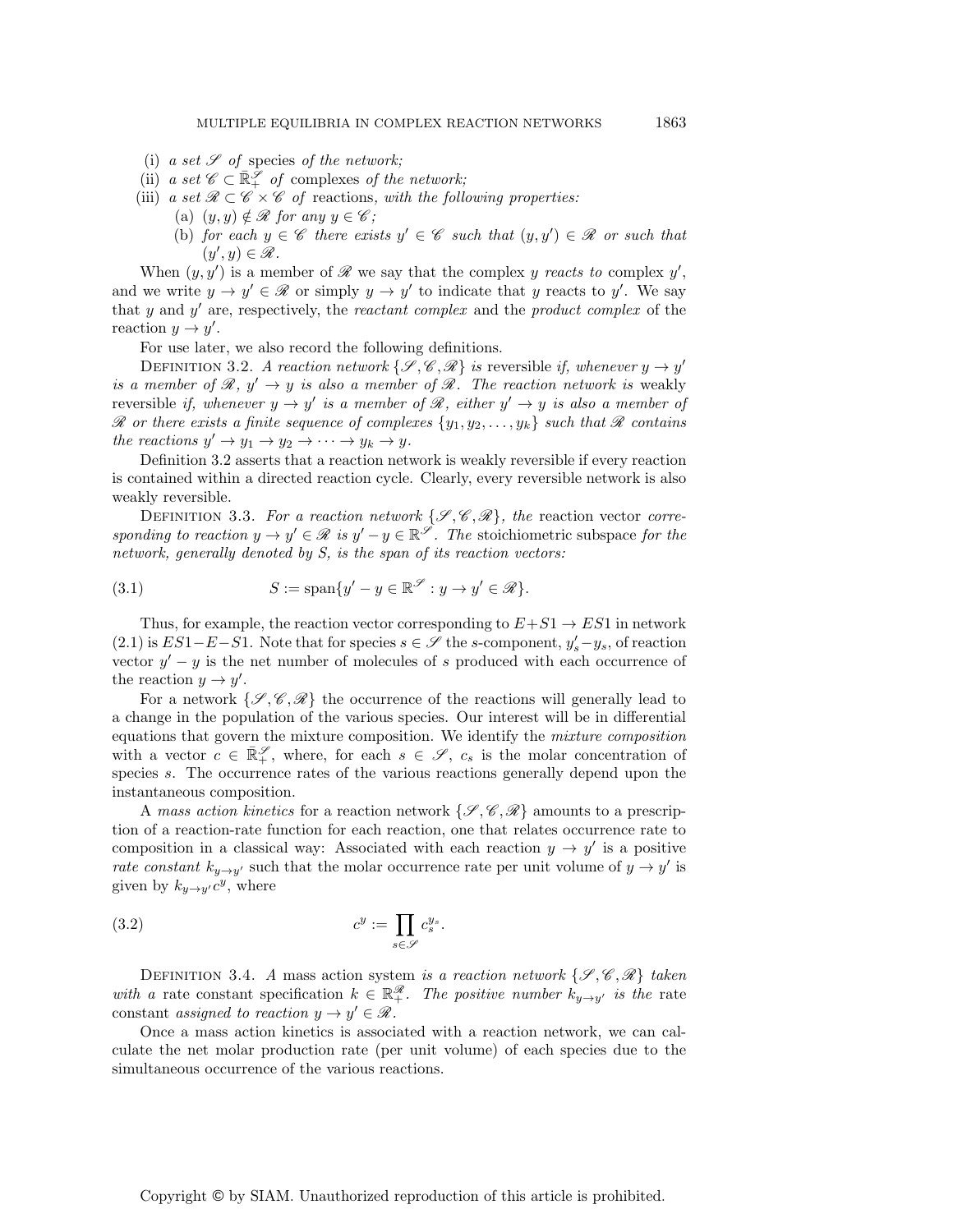DEFINITION 3.5. For a mass action system  $\{\mathscr{S}, \mathscr{C}, \mathscr{R}, k\}$ , the species-formationrate function  $r : \overline{\mathbb{R}}_+^{\mathscr{S}} \to \mathbb{R}^{\mathscr{S}}$  *is given by* 

(3.3) 
$$
r(c) \equiv \sum_{y \to y' \in \mathscr{R}} k_{y \to y'} c^y (y' - y).
$$

In particular, the species-formation-rate at composition c for species  $s \in \mathscr{S}$  is given by

(3.4) 
$$
r_s(c) \equiv \sum_{y \to y' \in \mathscr{R}} k_{y \to y'} c^y (y'_s - y_s).
$$

Thus, the overall net production rate of s is taken to be the sum of all the various reaction rates, each multiplied by the net molecular gain of s associated with the corresponding reaction.

Definition 3.6. *The* differential equation associated with a mass action system {*S* , *C*, *R*, k} *is*

$$
(3.5) \t\t \dot{c} = r(c),
$$

where the overdot indicates time-differentiation and  $r(\cdot)$  is the corresponding species*formation-rate function. An* equilibrium *of the mass action system is a composition*  $a \in \overline{\mathbb{R}}_+^{\mathscr{S}}$  such that  $r(a) = 0$ . A positive equilibrium *is an equilibrium in*  $\mathbb{R}_+^{\mathscr{S}}$ .

With rate constants for network  $(2.1)$  as indicated in  $(3.6)$ ,

(3.6) 
$$
E + S1 \stackrel{k_1}{\underset{k_2}{\rightleftharpoons}} ES1, \\
ES1 + S2 \stackrel{k_3}{\underset{k_4}{\rightleftharpoons}} ES1S2 \stackrel{k_5}{\xrightarrow{}} P + E,
$$

the component form of the corresponding mass action differential equations is

(3.7)  
\n
$$
\begin{aligned}\n\dot{c}_{S1} &= k_2 c_{ES1} - k_1 c_{S1} c_E, \\
\dot{c}_{S2} &= k_4 c_{ES1S2} - k_3 c_{S2} c_{ES1}, \\
\dot{c}_E &= k_5 c_{ES1S2} + k_2 c_{ES1} - k_1 c_{S1} c_E, \\
\dot{c}_{ES1} &= k_4 c_{ES1S2} - k_3 c_{S2} c_{ES1} - k_2 c_{ES1} + k_1 c_{S1} c_E, \\
\dot{c}_{ES1S2} &= -(k_5 + k_4) c_{ES1S2} + k_3 c_{S2} c_{ES1}, \\
\dot{c}_P &= k_5 c_{ES1S2}.\n\end{aligned}
$$

Note that the species-formation-rate function of a mass action system takes values in S, the stoichiometric subspace for the underlying reaction network. For reasons rooted in mass-conservation conditions it is often (but, as we shall see, not always) the case that the stoichiometric subspace is a *proper* linear subspace of  $\mathbb{R}^{\mathscr{S}}$ . Because  $\dot{c}$  invariably points along  $S$ , it is not difficult to see that composition trajectories will reside entirely within parallels of S. In particular, a trajectory passing through  $c^0$ will lie in the set  $(c^0 + S) \cap \overline{\mathbb{R}}_+^{\mathscr{S}}$ .

With this in mind we say that two compositions  $c$  and  $c'$  are *stoichiometrically compatible* if  $c' - c$  is a member of S. In fact, stoichiometric compatibility is an equivalence relation that serves to partition  $\overline{\mathbb{R}}_+^{\mathscr{S}}$  into *stoichiometric compatibility classes*. In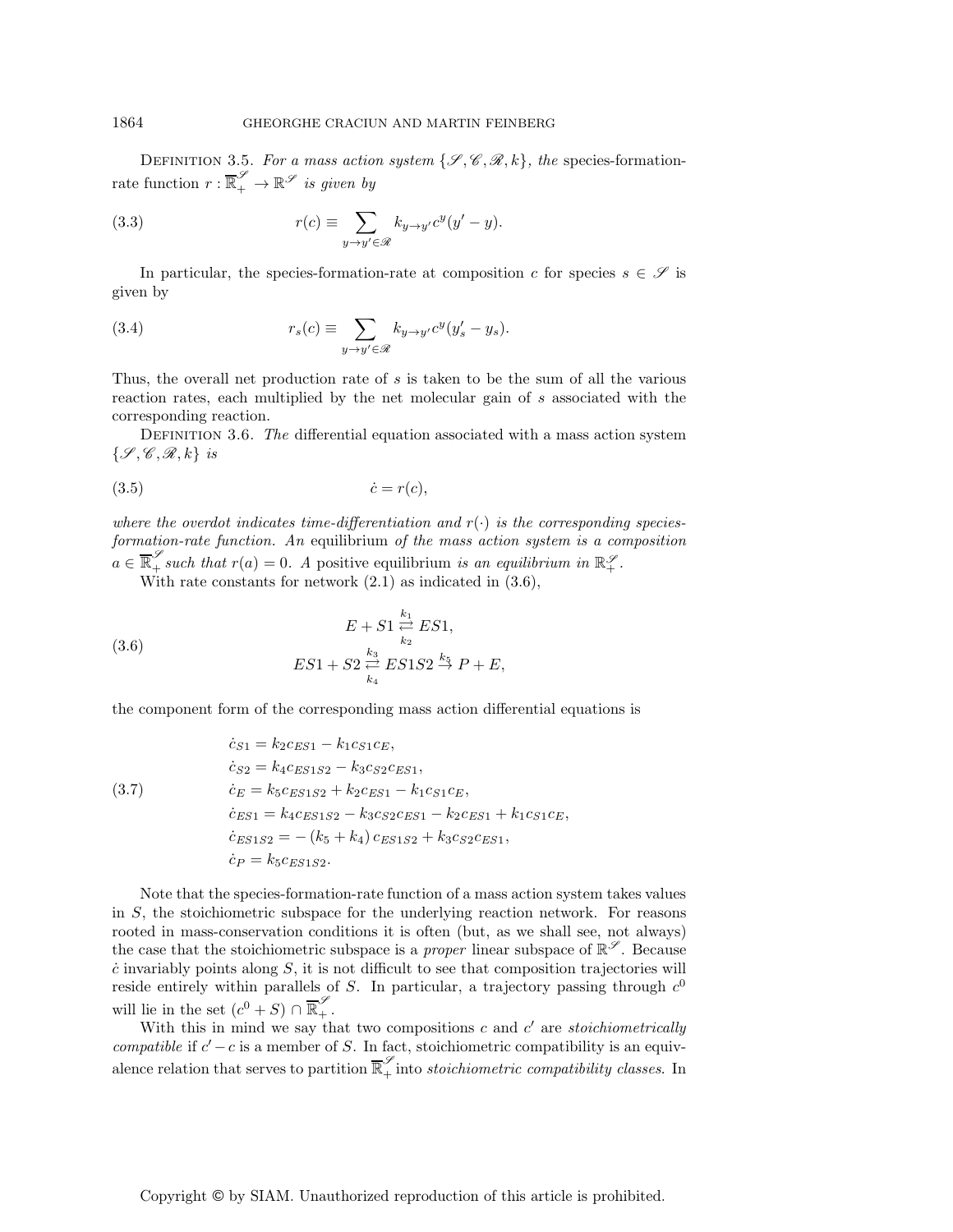rough terms, one is interested in dynamics *within stoichiometric compatibility classes*. Thus, when we consider the capacity of a network for multiple positive equilibria, *we shall always mean its capacity for more than one positive equilibrium within a stoichiometric compatibility class.* (Of course, if  $S = \mathbb{R}^{\mathscr{S}}$ , then this qualification becomes moot.)

DEFINITION 3.7. *A reaction network*  $\{\mathscr{S}, \mathscr{C}, \mathscr{R}\}\)$  has the capacity to admit multiple positive equilibria *if there exists*  $k \in \mathbb{R}_+^{\mathscr{R}}$  such that the mass action system {*S* , *C*, *R*, k} *admits (at least) two distinct positive equilibria that are stoichiometrically compatible.*

*Remark* 3.1. For a mass action system, we shall be interested in the derivative of the species-formation-function evaluated at a positive equilibrium point. Because our interest is in dynamics within stoichiometric compatibility classes, it is natural to restrict the derivative, viewed as a linear transformation, to the stoichiometric subspace. In fact, if  $\{\mathscr{S}, \mathscr{C}, \mathscr{R}, k\}$  is a mass action system and  $a \in \mathbb{R}_+^{\mathscr{S}}$  is an equilibrium, then the derivative  $dr(a): S \to S$  is given by [7]

(3.8) 
$$
\mathrm{d}r(a)\sigma \equiv \sum_{y \to y' \in \mathscr{R}} \kappa_{y \to y'}(y * \sigma)(y' - y),
$$

where

(3.9) 
$$
\kappa_{y \to y'} := k_{y \to y'} a^y = k_{y \to y'} \prod_{s \in \mathscr{S}} a_s^{y_s}
$$

and "\*" is a scalar product in  $\mathbb{R}^\mathscr{S}$  defined by

(3.10) 
$$
u * w := \sum_{s \in \mathscr{S}} \frac{u_s w_s}{a_s}.
$$

DEFINITION 3.8. For a mass action system  $\{\mathscr{S}, \mathscr{C}, \mathscr{R}, k\}$ , an equilibrium  $a \in \mathbb{R}_+^{\mathscr{S}}$ *is* degenerate *if*  $dr(a)$  *is singular—that is, if there exists a nonzero*  $\sigma \in S$  *such that*  $dr(a)\sigma = 0.$ 

**4. Mass action models of open systems.** In the example of the preceding section it was supposed tacitly that the mixture under consideration was enclosed in a well-mixed vessel impervious to the transport of any of the species either inward or outward. Suppose, however, that the nonenzymatic species S1 and S2 are fed to the vessel at constant rates (per unit vessel volume) of  $F_{S1}$  and  $F_{S2}$ , while  $S1$ ,  $S2$ , and  $P$  are removed from the vessel at (per unit volume) rates proportional to their concentrations within the vessel, with proportionality constants  $\xi_{S1}, \xi_{S2}$ , and  $\xi_P$ . In this case, the governing differential equations would be

(4.1)  
\n
$$
\begin{aligned}\n\dot{c}_{S1} &= k_2 c_{ES1} - k_1 c_{S1} c_E + F_{S1} - \xi_{S1} c_{S1}, \\
\dot{c}_{S2} &= k_4 c_{ES1S2} - k_3 c_{S2} c_{ES1} + F_{S2} - \xi_{S2} c_{S2}, \\
\dot{c}_E &= k_5 c_{ES1S2} + k_2 c_{ES1} - k_1 c_{S1} c_E, \\
\dot{c}_{ES1} &= k_4 c_{ES1S2} - k_3 c_{S2} c_{ES1} - k_2 c_{ES1} + k_1 c_{S1} c_E, \\
\dot{c}_{ES1S2} &= - (k_5 + k_4) c_{ES1S2} + k_3 c_{S2} c_{ES1}, \\
\dot{c}_P &= k_5 c_{ES1S2} - \xi_P c_P.\n\end{aligned}
$$

These are not the differential equations corresponding to mass action system (3.6), but they are the differential equations corresponding to the mass action system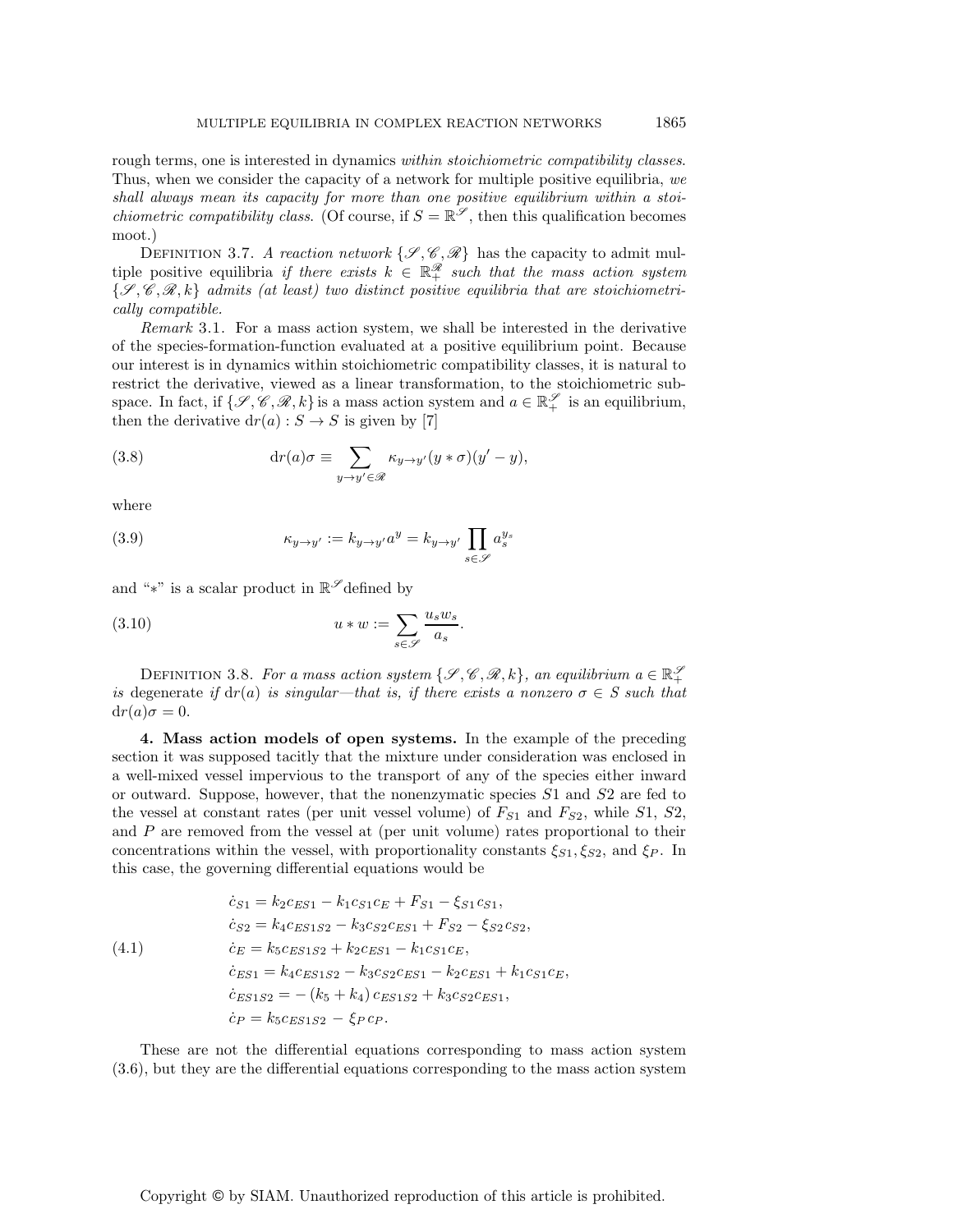shown in (4.2). There, a "pseudoreaction" of the form  $s \to 0$  is appended to the network of true reactions to indicate that species  $s$  is in the effluent stream, while  $0 \rightarrow s$  is appended to indicate that s is in the feed stream. (Here 0 denotes the "zero complex," identified with the zero vector of  $\mathbb{R}^{\mathscr{S}}$ .) In examining connections between reaction network structure and properties of the corresponding differential equations, it is network  $(4.2)$ , rather than  $(3.6)$ , that is relevant to the study of  $(4.1)$ :

(4.2) 
$$
E + S1 \underset{k_2}{\overset{k_1}{\rightleftharpoons}} ES1, \qquad S1 \underset{F_{S1}}{\overset{\xi_{S1}}{\rightleftharpoons}} 0 \underset{F_{S2}}{\overset{\xi_{S2}}{\rightleftharpoons}} S2
$$
  
\n
$$
ES1 + S2 \underset{k_4}{\overset{k_3}{\rightleftharpoons}} ES1S2 \overset{k_5}{\rightleftharpoons} P + E, \qquad \xi_P \uparrow
$$
  
\n $P.$ 

More generally, in considering reaction network models of open systems, the species set  $\mathscr S$  will be partitioned into two subsets:  $\mathscr M$ , called the *mobile species*, and  $\mathscr E$ , called the *entrapped species*. The mobile species are precisely those permitted passage outward in the effluent stream, while the entrapped species are those denied such passage. We denote by  $\mathscr{F} \subset \mathscr{S}$  the set of species deemed to be present in the feed stream. (As in our example, it is typically the case that *F* is contained in *M*, and we shall suppose that this is the case hereafter. Results similar to those reported here will obtain even when  $\mathscr F$  is not contained in  $\mathscr M$ , but at the expense of a somewhat more fussy development.)

An *open system reaction network* amounts, in effect, to specification of a network  $\{\mathscr{S}, \mathscr{C}_t, \mathscr{R}_t\}$  of true chemical reactions taken together with specifications of the set  $M$  of mobile species and the set  $\mathscr F$  of species deemed present in the feed stream. The resulting open system reaction network will be  $\{\mathcal{S}, \mathcal{C}, \mathcal{R}\}\)$ , where  $\mathcal{C} = \mathcal{C}_t \cup \mathcal{M} \cup \{0\}$ and  $\mathcal{R} = \mathcal{R}_t \cup \{m \to 0 : m \in \mathcal{M}\} \cup \{0 \to m : m \in \mathcal{F}\}.$  (For the special case in which  $M$  and  $\mathscr F$  are empty, we take  $\mathscr C = \mathscr C_t$ . It will be convenient to admit this extreme case as an instance of an open system reaction network.) It is worth mentioning that when we speak of the "true chemical reactions," we simply mean those reactions deemed to model chemical transformations, exclusive of pseudoreactions such as  $m \to 0$  or  $0 \rightarrow m$  added to model the effect of species addition and removal.

If  $\{\mathscr{S}, \mathscr{C}, \mathscr{R}\}\$ is an open system reaction network, then the differential equation corresponding to the open system mass action model  $\{\mathscr{S}, \mathscr{C}, \mathscr{R}, k\}$  is

(4.3) 
$$
\dot{c} = \sum_{y \to y' \in \mathscr{R}_t} k_{y \to y'} c^y (y' - y) + \sum_{m \in \mathscr{F}} k_{0 \to m} m + \sum_{m \in \mathscr{M}} k_{m \to 0} c_m (-m).
$$

*Remark* 4.1 (degradation and synthesis models). The mass action description of open systems described above can be adapted to model still other situations. For example, we might imagine a closed system in which certain species participate in the true chemistry but also decompose to inerts at rates proportional to their current concentrations. The effect of the degradation could be modeled *as if* those species were being removed from the reactor, with reactions such as  $m \to 0$  employed to account for the degradation effect. Similarly, a reaction such as  $0 \rightarrow m$  could be used to account for the constant-rate supply of species  $m$  by means of a synthesis otherwise divorced from the chemistry under study.

*Remark* 4.2. Suppose that  $\{\mathscr{S}, \mathscr{C}, \mathscr{R}, k\}$  is a mass action description of an open system, with  $\mathscr{S} = \mathscr{M} \sqcup \mathscr{E}$ . As before, we denote by S the stoichiometric subspace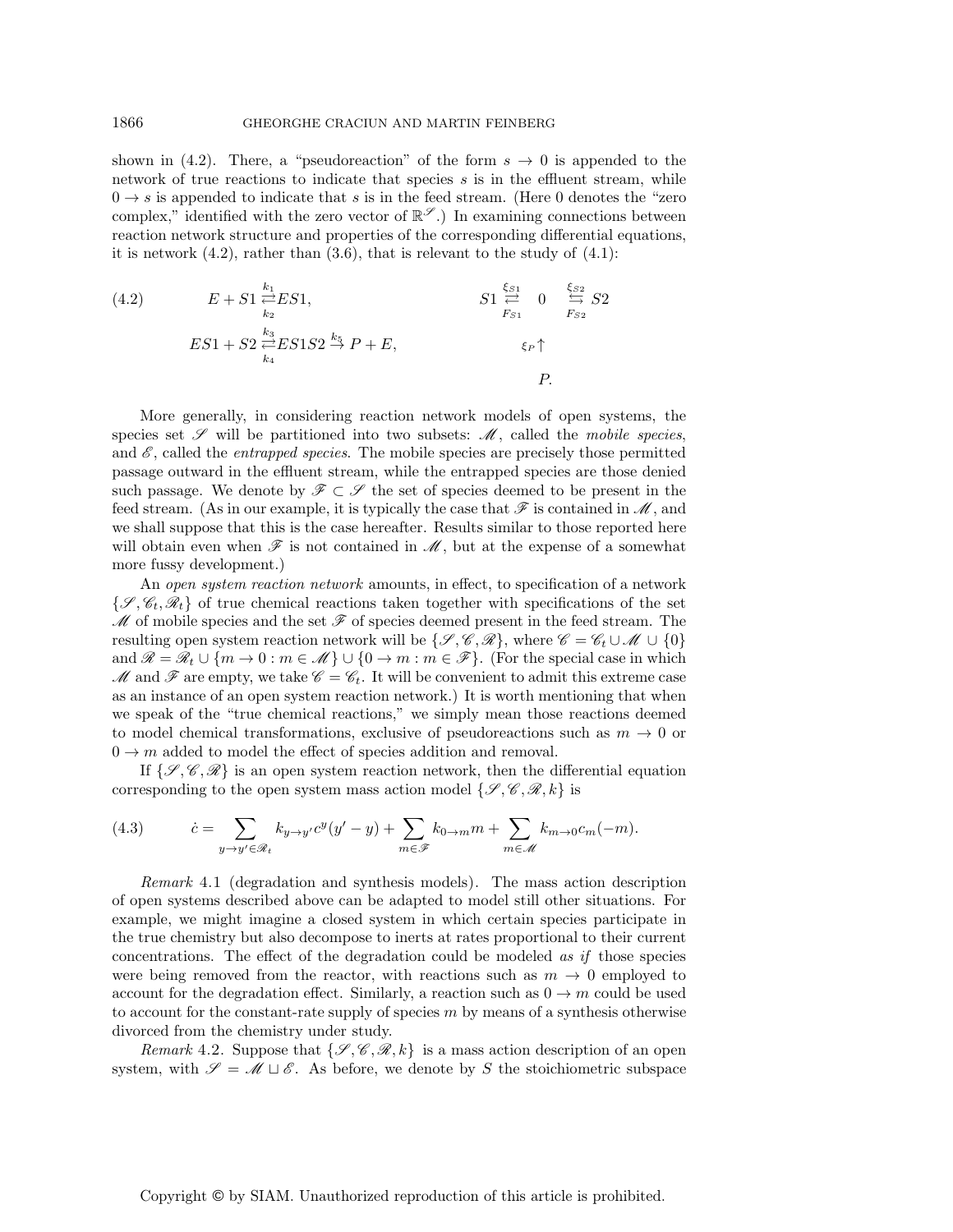for the underlying reaction network (including pseudoreactions). If  $a \in \mathbb{R}_+^{\mathscr{S}}$  is an equilibrium, then, in this case, the derivative  $dr(a) : S \to S$  is given by

(4.4) 
$$
\mathrm{d}r(a)\sigma \equiv \sum_{y \to y' \in \mathscr{R}_t} \kappa_{y \to y'}(y * \sigma)(y' - y) + \sum_{m \in \mathscr{M}} \kappa_{m \to 0}(m * \sigma)(-m),
$$

where the  $\kappa_{y\to y'}$  and "\*" are as in Remark 3.1 and  $\mathscr{R}_t$  refers to the set of true reactions.

**5. Entrapped-species versus fully open systems.** In a mass action model of an open system, the set of mobile species might coincide with the full set of species (i.e.,  $\mathcal{M} = \mathcal{S}$ ). In this case all species are in the effluent stream, and we say that the model (and the underlying network) are *fully open*. Otherwise, we say that the model (and the underlying network) are of the *entrapped-species* kind. If  $\{\mathscr{S}, \mathscr{C}, \mathscr{R}\}\)$  is a fully open reaction network, then the reaction set will contain as a subset  $\{s \to 0 : s \in \mathscr{S}\}.$ From this it follows that the stoichiometric subspace coincides with  $\mathbb{R}^{\mathscr{S}}$  and that all compositions are stoichiometrically compatible. In this respect, fully open models are somewhat easier to study than semiopen models. In particular, for fully open models questions about the existence of multiple equilibria reduce simply to questions about the number of equilibria, unqualified by questions about whether those equilibria are stoichiometrically compatible.

With more formal definitions now in place, it will be useful to revisit some ideas described informally in the preceding sections: In [1] and [3] we examined, for *fully open* mass action models, connections between the capacity for multiple positive equilibria and the structure of the network of true chemical reactions. Among other things, those papers contain broad theorems asserting that, if the network of true chemical reactions satisfies certain weak conditions, then multiple positive equilibria cannot result from a corresponding *fully open* mass action model, *regardless of parameter values*. In [2] we argued that a theorem that denies the capacity for multiple positive equilibria in a particular fully open system will *also* deny the capacity for multiple positive equilibria in an entrapped-species context, but in a restricted sense: There can be multiple stoichiometrically compatible positive equilibria in the entrapped-species model *only if all but perhaps one of those equilibria are degenerate in the sense of Definition* 3.8. In fact, results in [2] were not restricted to mass action kinetics.

Our aim now is to show that, when results in [1] and [3] preclude multiple positive steady states in the fully open context, then, regardless of parameter values, *those same results preclude* any *degenerate positive equilibrium (and therefore multiple stoichiometrically compatible positive equilibria) in the entrapped-species context, provided that the kinetics is mass action and provided that the true reaction network satisfies, in addition, very weak structural conditions.* (It is sufficient that the entrapped-species projection of the true chemical reaction network fall into a class of networks we call *normal*. Every weakly reversible network is normal.)

All results in [1] and [3] were based on the idea of network *injectivity*. In section 6, we define what we mean by an injective reaction network, and we discuss the relationship between injectivity and the capacity for multiple positive equilibria. In section 7 we define normal networks, and then in section 8 we state the main theorem of this article.

*Remark* 5.1 (the "∗"-scalar product). The scalar product defined in  $(3.10)$  will appear frequently in the remainder of this article. It depends, of course, on the choice of  $a \in \mathbb{R}_+^{\mathscr{S}}$ . When a certain construct—a linear transformation, for example—depends upon that choice, we will attach a subscripted "∗" to the name of the construct as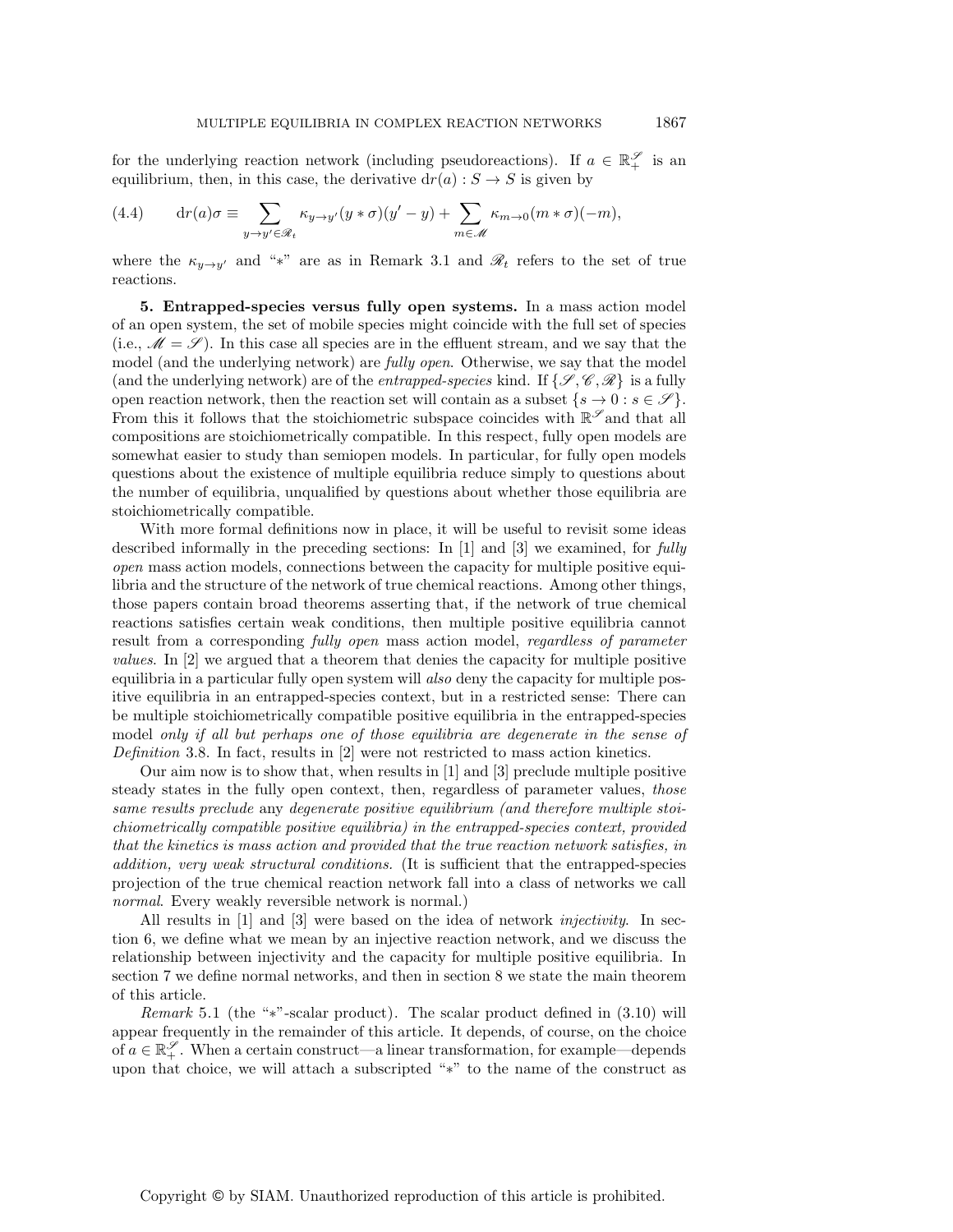a reminder of the a-dependence. When we say that a certain property obtains "for every choice of  $*$ -scalar product," we mean for every choice of  $a \in \mathbb{R}_+^{\mathscr{S}}$ .

We note that the scalar product in  $\mathbb{R}^{\mathscr{S}}$  given by (3.10) is of a special form, motivated by the particular reaction network considerations that we have in mind. It will be evident, however, that this special form is inconsequential to the proof of several assertions made along the way, in which case "for every choice of ∗-scalar product" can be taken in its more general sense.

**6. Injective reaction networks.** In [1] we defined the notion of an *injective reaction network*, but only in consideration of fully open reactors. Here we generalize that definition with an eye toward study of entrapped-species reactors, as follows.

DEFINITION 6.1. Let  $\{\mathcal{S}, \mathcal{C}, \mathcal{R}\}\)$  be a reaction network with stoichiometric sub*space* S. The network is injective *if, for every choice of*  $\eta \in \mathbb{R}^{\mathscr{R}}_+$  *and for every choice of* \*-scalar product, the map  $T_{*\eta}: S \to S$  defined by

(6.1) 
$$
T_{*\eta}\sigma \equiv \sum_{y \to y' \in \mathscr{R}} \eta_{y \to y'} (y * \sigma) (y' - y)
$$

*is nonsingular.*

*Remark* 6.1 (injectivity for open system reaction networks). Let  $\{\mathscr{S}, \mathscr{C}, \mathscr{R}\}\$ be an open system reaction network, let *M* be the set of mobile species, and let S be the stoichiometric subspace for the network. In this case, the map  $T_{*\eta}: S \to S$  in Definition 6.1 takes the form

(6.2) 
$$
T_{*\eta}\sigma \equiv \sum_{y \to y' \in \mathscr{R}_t} \eta_{y \to y'}(y * \sigma)(y' - y) + \sum_{m \in \mathscr{M}} \eta_{m \to 0}(m * \sigma)(-m).
$$

*Remark* 6.2 (notation). Note that for an open system reaction network, the set *F* of species deemed present in the feed stream plays no role in the determination of injectivity. The presence or absence of injectivity is determined solely by the network  $\{\mathscr{S}, \mathscr{C}_t, \mathscr{R}_t\}$  of true chemical reactions and the set  $\mathscr{M}$  of mobile species. Because our concerns will be largely with injectivity, we shall find it convenient hereafter to refer to the "open system network  $\{\mathcal{S}, \mathcal{C}_t, \mathcal{R}_t, \mathcal{M}\}\right)$ ," where  $\{\mathcal{S}, \mathcal{C}_t, \mathcal{R}_t\}$  is the network of true chemical reactions and *M* is the set of mobile species. When we refer to the "entrapped species network  $\{\mathscr{S}, \mathscr{C}_t, \mathscr{R}_t, \mathscr{M}\}\right)$ ," we mean that  $\mathscr{M}$  is smaller than  $\mathscr{S}$ ; the set of entrapped species  $\mathscr E$  is then just  $\mathscr S \setminus \mathscr M$ , possibly  $\mathscr S$  itself. Against this background, the fully open network with true chemistry  $\{\mathscr{S}, \mathscr{C}_t, \mathscr{R}_t\}$  is indicated by  $\{\mathscr{S}, \mathscr{C}_t, \mathscr{R}_t, \mathscr{S}\}.$ 

*Remark* 6.3 (the path forward, in terms of injectivity). In [1] we showed that if a *fully open* reaction network is injective, then for any choice of rate constants the resulting fully open mass action model cannot admit multiple positive equilibria. Nevertheless, it is not a simple matter to determine whether, for a complex reaction network, injectivity obtains. In [1] and [3], however, we provided means to determine—via computation or via inspection of the *species-reaction graph*—that a particular *fully open* reaction network is injective. It is our objective here to examine the extent to which those same methods extend to entrapped-species networks.

In more specific terms, if  $\{\mathscr{S}, \mathscr{C}_t, \mathscr{R}_t, \mathscr{S}\}\)$  is a fully open network that is known to be injective, and if  $\mathcal{M} \subset \mathcal{S}$  is a specification of the mobile species, *we want to know when it can be said that the entrapped-species network*  $\{\mathscr{S}, \mathscr{C}_t, \mathscr{R}_t, \mathscr{M}\}\$  *is also injective.* If  $\{\mathcal{S}, \mathcal{C}_t, \mathcal{R}_t, \mathcal{M}\}\$  *is* injective, it follows directly from Remark 3.1, Definition 3.8, and Definition 6.1 that *no mass action system deriving from it can*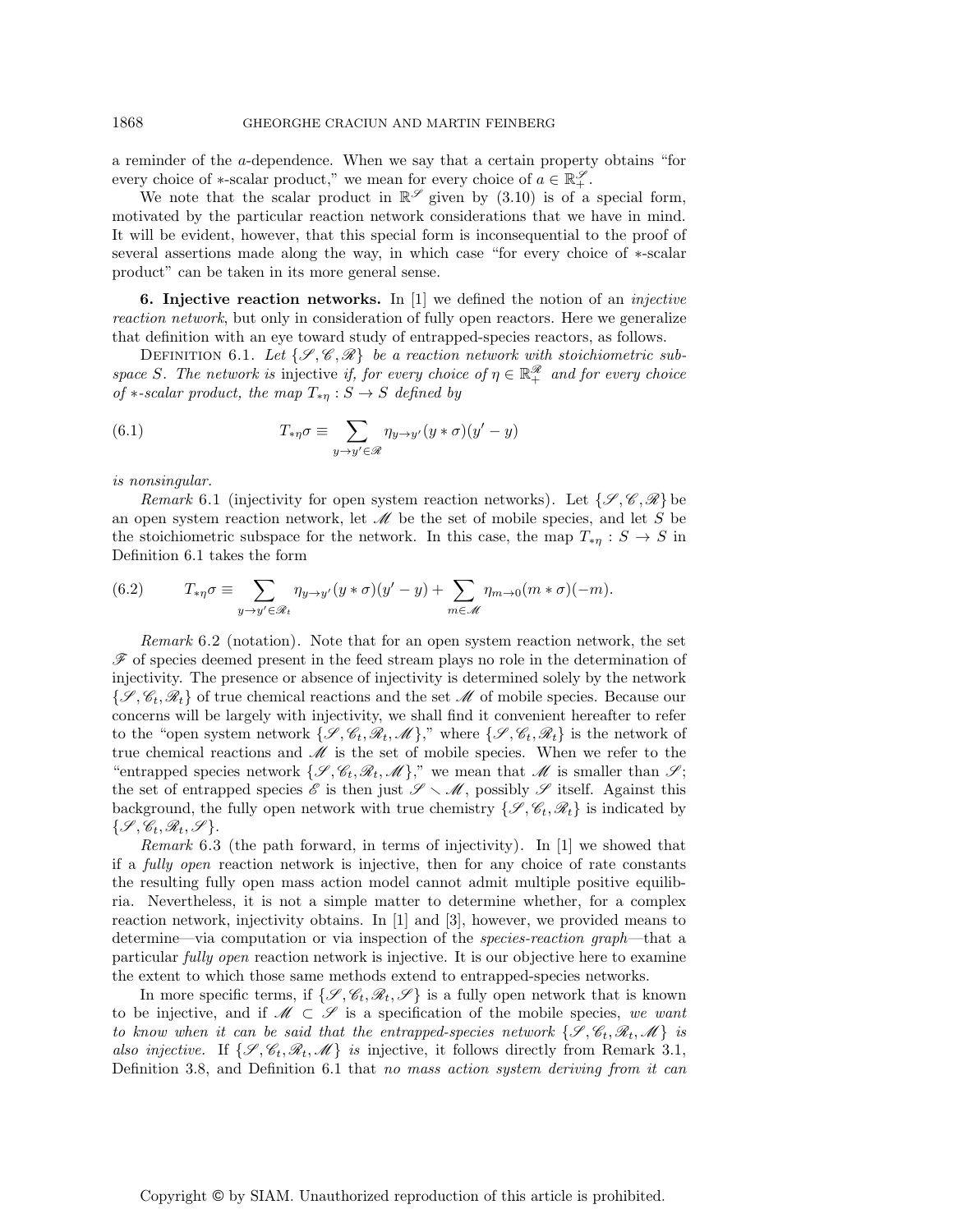*give rise to a degenerate positive equilibrium.* In light of the discussion at the close of section 5, *it also follows that the entrapped species network*  $\{\mathcal{S}, \mathcal{C}_t, \mathcal{R}_t, \mathcal{M}\}\)$  does not *have the capacity for multiple positive equilibria.*

*Remark* 6.4. There is another path, different from the one described in the preceding remark, that connects injectivity in the sense of Definition 6.1 to the preclusion of multiple positive stoichiometrically compatible equilibria. For a reaction network {*S* , *C*, *R*} with stoichiometric subspace S, it can be shown that the network is *not* injective if and only if there are  $k \in \mathbb{R}^{\mathscr{S}}_+$  and distinct  $c^*, c^{**} \in \mathbb{R}^{\mathscr{S}}_+$ , with  $c^* - c^{**} \in S$ , such that

(6.3) 
$$
\sum_{y \to y' \in \mathscr{R}} k_{y \to y'} (c^*)^y (y' - y) = \sum_{y \to y' \in \mathscr{R}} k_{y \to y'} (c^{**})^y (y' - y).
$$

That is, noninjectivity in the sense of Definition 6.1 is equivalent to the existence of positive rate constants such that there are two distinct stoichiometrically compatible positive compositions at which the species-formation-rate function takes the same value. Clearly, then, if the network *is* injective in the sense of Definition 6.1, then for no assignment of rate constants can there exist two distinct stoichiometrically compatible positive equilibria—that is, two distinct stoichiometrically compatible positive compositions at which the species-formation-rate function takes the value *zero*. Although this connection between Definition 6.1 and the preclusion of equilibrium multiplicity is compelling, our preference is to proceed through the logical route described in the preceding remark, for then the capacity for a degenerate equilibrium is also precluded. Moreover, the connection of Definition 6.1 to the preclusion of a degenerate equilibrium is direct.

**7. Normal reaction networks.** Here we say what it means for a reaction network to be *normal*. <sup>1</sup> Normality is closely related to injectivity.

DEFINITION 7.1. Let  $\{\mathcal{S}, \mathcal{C}, \mathcal{R}\}$  be a reaction network with stoichiometric sub*space S. The network is* normal *if, for each*  $*$ *-scalar product in*  $\mathbb{R}^{\mathscr{S}}$ *, there exists*  $\eta \in \mathbb{R}^{\mathscr{R}}$  *such that the linear transformation*  $T_{* \eta}: S \to S$  *defined by* 

(7.1) 
$$
T_{*\eta}\sigma \equiv \sum_{y \to y' \in \mathscr{R}} \eta_{y \to y'} (y * \sigma) (y' - y)
$$

## *is nonsingular.*

It is apparent that a network can be injective only if it is normal. The following proposition describes a wide class of normal networks.

Proposition 7.2. *Every weakly reversible network is normal.*

*Proof.* Let  $\{\mathscr{S}, \mathscr{C}, \mathscr{R}\}$  be a weakly reversible reaction network with stoichiometric subspace S, and let "\*" denote a fixed but arbitrary scalar product in  $\mathbb{R}^{\mathscr{S}}$ . Choose  $\eta \in \mathbb{R}_+^{\mathscr{S}}$  to satisfy the condition

(7.2) 
$$
\sum_{y \to y' \in \mathscr{R}} \eta_{y \to y'}(\omega_{y'} - \omega_y) = 0.
$$

(Recall that  $\{\omega_y\}_{y\in\mathscr{C}}$  is the standard basis for  $\mathbb{R}^\mathscr{C}$ .) That such an  $\eta$  exists for a weakly reversible network is proved in [5]. With  $\eta$  chosen this way, we want to show that the map  $T_{*n}$  defined by (7.1) is nonsingular.

 $1$ In a recently published article [8], Gnacadja also uses the term "normal network," but his usage is different from ours.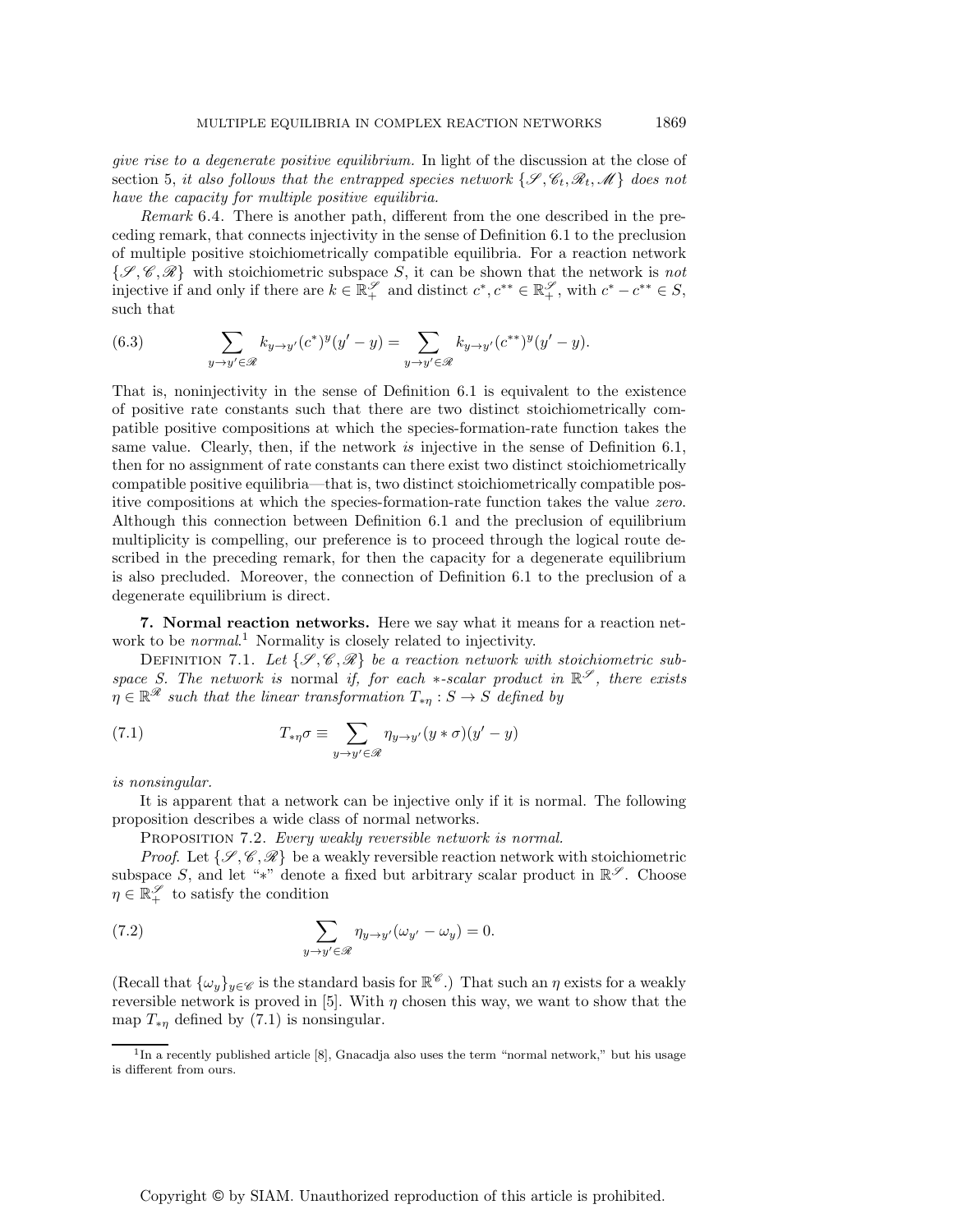In fact, we can show that  $T_{*\eta}$  is \*-negative-definite—i.e., that  $\sigma * T_{*\eta}\sigma < 0$  for all nonzero  $\sigma \in S$ :

 $\sigma \ast T_{\ast \eta} \sigma = \quad \sum$ y→y-∈*R* (7.3)  $\sigma * T_{*\eta} \sigma = \sum \eta_{y \to y'} (y * \sigma) (y' * \sigma - y * \sigma)$ 

(7.4) 
$$
\leq \frac{1}{2} \sum_{y \to y' \in \mathscr{R}} \eta_{y \to y'} ((y' * \sigma)^2 - (y * \sigma)^2)
$$

(7.5) 
$$
= \frac{1}{2} \left[ \sum_{y \to y' \in \mathscr{R}} \eta_{y \to y'} (\omega_{y'} - \omega_y) \right] \cdot \left[ \sum_{\tilde{y} \in \mathscr{C}} (\tilde{y} * \sigma)^2 \omega_{\tilde{y}} \right]
$$

$$
(7.6) \qquad \qquad = 0.
$$

In (7.5), "<sup>\*</sup> indicates the standard scalar product in  $\mathbb{R}^{\mathscr{C}}$ . Note that equality holds in (7.4) if and only if  $(y'-y)*\sigma = 0$  for all  $y \to y' \in \mathcal{R}$ —that is, if and only if  $\sigma$ is orthogonal to S relative to the  $*$ -scalar product. Because  $\sigma$  is presumed to be a member of S, this can be the case only if  $\sigma = 0$ .

To complete the proof we note that if  $T_{\ast \eta} \bar{\sigma} = 0$ , in which case  $\bar{\sigma} * T_{\ast \eta} \bar{\sigma} = 0$ , we t have  $\bar{\sigma} = 0$ . Thus,  $T_{\ast \eta}$  is nonsingular. must have  $\bar{\sigma} = 0$ . Thus,  $T_{*\eta}$  is nonsingular.

The simple network  $A \to B$  suffices to demonstrate that a network can be normal without being weakly reversible.

**8. The main theorem and its consequences.** In this section we state the main theorem of this article, and we review its consequences. The theorem describes circumstances under which injectivity of a fully open network  $\{\mathscr{S}, \mathscr{C}_t, \mathscr{R}_t, \mathscr{S}\}\$  implies injectivity of an entrapped-species network  $\{\mathscr{S}, \mathscr{C}_t, \mathscr{R}_t, \mathscr{M}\}\)$  sharing the same true chemistry. (To see that an entrapped-species network does not always inherit injectivity from the fully open network, it is enough to consider the simple true chemistry  $A \rightarrow B$ . The corresponding fully open network containing reactions  $\{A \rightarrow B, A \rightarrow B\}$  $(0, B \rightarrow 0)$  is injective. On the other hand, if B is entrapped, the entrapped species network containing the reactions  $\{A \rightarrow B, A \rightarrow 0\}$  is not injective.)

Here, then, we consider the entrapped-species network  $\{\mathscr{S}, \mathscr{C}_t, \mathscr{R}_t, \mathscr{M}\}\$ . The set  $\mathscr E$  of entrapped species is  $\mathscr S\smallsetminus\mathscr M$ . We denote by  $\Gamma_\mathscr M$  and  $\Gamma_\mathscr E$  the sets of vectors in  $\mathbb R^\mathscr S$ having supports in *M* and *E*, respectively. Note that  $\mathbb{R}^{\mathscr{S}} = \Gamma_M \oplus \Gamma_{\mathscr{E}}$ . We denote by  $M: \mathbb{R}^{\mathscr{S}} \to \Gamma_{\mathscr{M}}$  and  $E: \mathbb{R}^{\mathscr{S}} \to \Gamma_{\mathscr{E}}$  the obvious projections.

We come now to the *entrapped-species projection* of the true network of chemical reactions. This was described informally, with an example, in section 2. Recall that the entrapped-species projection of the true network is obtained by stripping away all of the species in  $\mathcal{M}$ , leaving behind only the species of  $\mathcal{E}$ . Although the resulting network contains no species of *M*, we shall nevertheless find it convenient to continue viewing its species set as *S* .

DEFINITION 8.1. For an entrapped-species reaction network  $\{\mathscr{S}, \mathscr{C}_t, \mathscr{R}_t, \mathscr{M}\}\)$ , the entrapped-species projection *of the true chemical reaction network*  $\{\mathscr{S}, \mathscr{C}_t, \mathscr{R}_t\}$  *is the reaction network*  $\{\mathcal{S}, \mathcal{C}_{\mathcal{E}}, \mathcal{R}_{\mathcal{E}}\}$  *with complex and reaction sets defined as follows:* 

(8.1)  $\mathscr{C}_{\mathscr{E}} := {\tilde{y} \in \Gamma_{\mathscr{E}} : \exists y \in \mathscr{C}_t \text{ with } \tilde{y} = Ey},$ 

 $(8.2)$   $\mathscr{R}_{\mathscr{E}} := \{ (\tilde{y}, \tilde{y}') \in \mathscr{C}_{\mathscr{E}} \times \mathscr{C}_{\mathscr{E}} : \exists y \to y' \in \mathscr{R}_t \text{ with } \tilde{y} = Ey, \, \tilde{y}' = Ey', \tilde{y} \neq \tilde{y}' \}.$ 

*We write*  $\tilde{y} \rightarrow \tilde{y}'$  *(or Ey*  $\rightarrow$  *Ey')* to indicate the reaction whereby complex  $\tilde{y}$  reacts to *complex*  $\tilde{y}'$ *.* 

We are now in a position to state the central theorem of this article, as follows.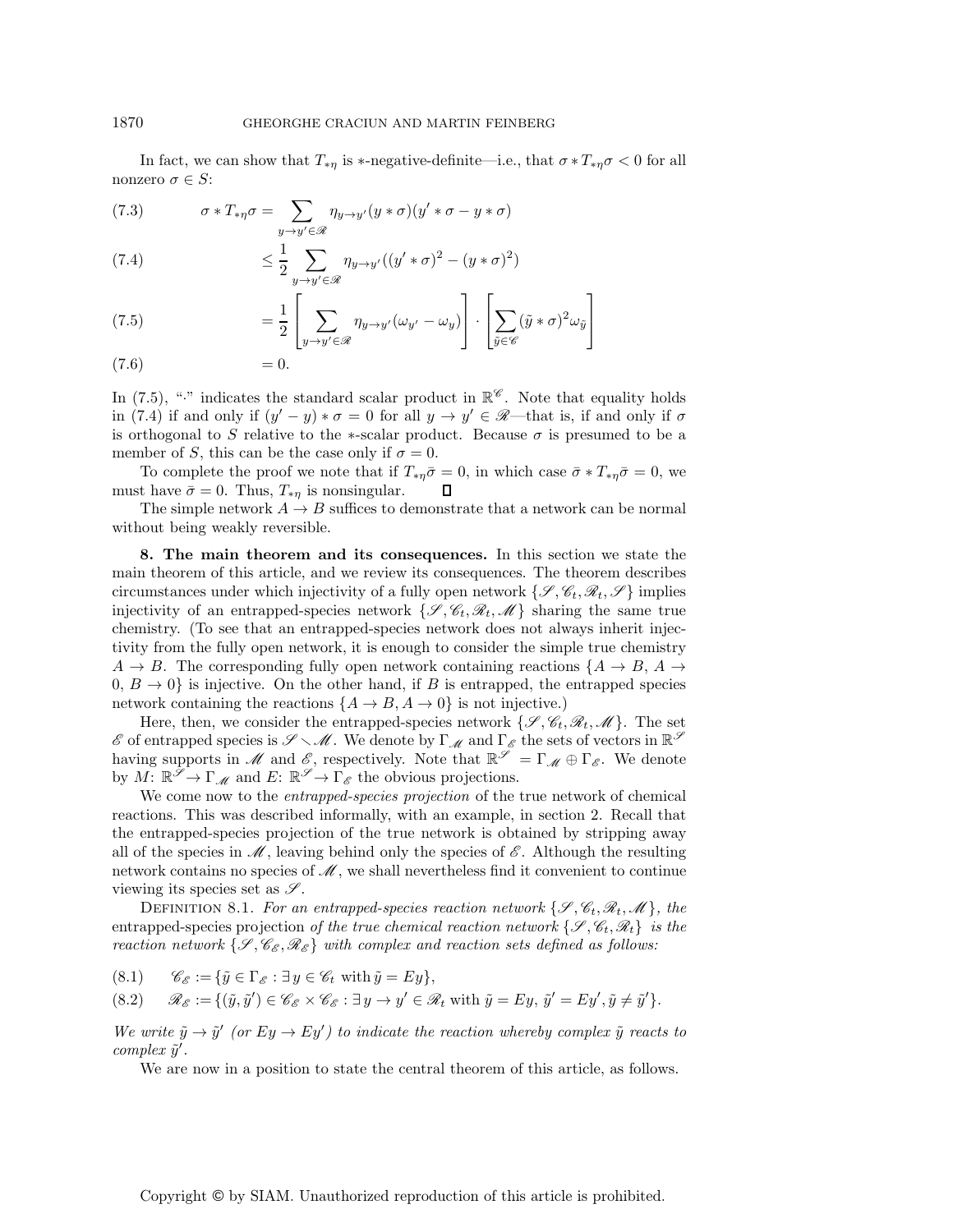THEOREM 8.2. Suppose that  $\{\mathcal{S}, \mathcal{C}_t, \mathcal{R}_t, \mathcal{M}\}\$  is an entrapped-species network *and that the fully open network*  $\{\mathcal{S}, \mathcal{C}_t, \mathcal{R}_t, \mathcal{S}\}$  *is injective. If the entrapped-species projection of*  $\{\mathcal{S}, \mathcal{C}_t, \mathcal{R}_t\}$  *is a normal reaction network, then*  $\{\mathcal{S}, \mathcal{C}_t, \mathcal{R}_t, \mathcal{M}\}$  *is also injective. In particular,*  $\{\mathcal{S}, \mathcal{C}_t, \mathcal{R}_t, \mathcal{M}\}\)$  *is injective if the entrapped-species projection of*  $\{\mathscr{S}, \mathscr{C}_t, \mathscr{R}_t\}$  *is weakly reversible.* 

Proof of the theorem will begin in the next section. Here we survey the theorem's consequences.

It should be kept in mind that in [1], [3], [4] we presented easily applied means to determine whether *fully open* reaction networks are injective. (Tests are applied to the network of true chemical reactions.) For an entrapped-species network sharing the same chemistry, it will often happen that the entrapped-species projection of the true chemical reaction network is weakly reversible—in particular, if the true network is itself weakly reversible. In such instances, the theorem tells us immediately that the entrapped species network inherits injectivity from its fully open counterpart. Then, as we have argued in section 5 and Remark 6.3, a mass action system derived from the entrapped-species network cannot admit a degenerate positive equilibrium, nor can it admit multiple positive stoichiometrically compatible equilibria. This we record as the following corollary of the theorem.

Corollary 8.3. *For an entrapped-species network satisfying the conditions of Theorem* 8.2*, no choice of rate constants can result in a mass action system that admits a degenerate positive equilibrium or two distinct positive equilibria that are stoichiometrically compatible.*

**9. A useful proposition.** Here we begin our proof of Theorem 8.2. In consideration of injectivity and normality, both for fully open networks and for entrapped species networks, we shall have occasion to calculate determinants of maps such as those shown in  $(4.4)$ ,  $(6.1)$ , and  $(7.1)$ . With this in mind, we shall find it useful to have on record a proposition that describes such calculations in terms that are sufficiently abstract that it can be employed in a variety of situations.

We suppose that  $\mathscr S$  is the set of species, that "\*" is a scalar product in  $\mathbb{R}^{\mathscr S}$ , and that U is a linear subspace in  $\mathbb{R}^{\mathscr{S}}$  of dimension p. Moreover, we suppose that  $det_U[\cdot, \cdot, \ldots, \cdot]$  is a determinant function on U. That is,  $det_U$  is a skew-symmetric p-linear real-valued function on  $U \times U \times \cdots \times U$  (p times). We presume that det<sub>U</sub> is normalized such that for some \*-orthonormal basis for U, say  $\{u_1, u_2, \ldots, u_p\}$ ,  $\det_U[u_1, u_2, \ldots, u_p]=1$ . If  $L : U \to U$  is a linear transformation, then by det L we mean the number det<sub>U</sub>[ $Lu_1, Lu_2, ..., Lu_p$ ].

Finally, let  $\mathcal{R}^{\#}$  denote a set of reactions, the number of reactions being at least p. When we write  $C(\mathcal{R}^{\#}, p)$ , we mean the set of all combinations of (distinct) reactions in  $\mathcal{R}^{\#}$  taken p at a time. If  $\chi$  is a member of  $C(\mathcal{R}^{\#}, p)$ , we indicate the p reactions of  $\chi$  by symbols  $\{\chi(1), \chi(2), \ldots, \chi(p)\}\$ . Moreover, we indicate the reactant and product complexes of reaction  $\chi(i)$  by  $y_{\chi(i)}$  and  $y'_{\chi(i)}$ , respectively. Thus,  $\chi(i)$  and  $y_{\chi(i)} \to y'_{\chi(i)}$ are alternative symbols for the same reaction. In particular, an alternative display of  $\chi$  takes the form

$$
\{y_{\chi(1)} \to y'_{\chi(1)}, y_{\chi(2)} \to y'_{\chi(2)}, \ldots, y_{\chi(p)} \to y'_{\chi(p)}\}.
$$

The numbering of reactions imparts an artificial order to members of  $\chi$ , but that order will have no significance in anything that follows.

PROPOSITION 9.1. Let  $\{v_{y\to y'}\}_{y\to y'\in\mathscr{R}^+}$  and  $\{u_{y\to y'}\}_{y\to y'\in\mathscr{R}^+}$  be members of U,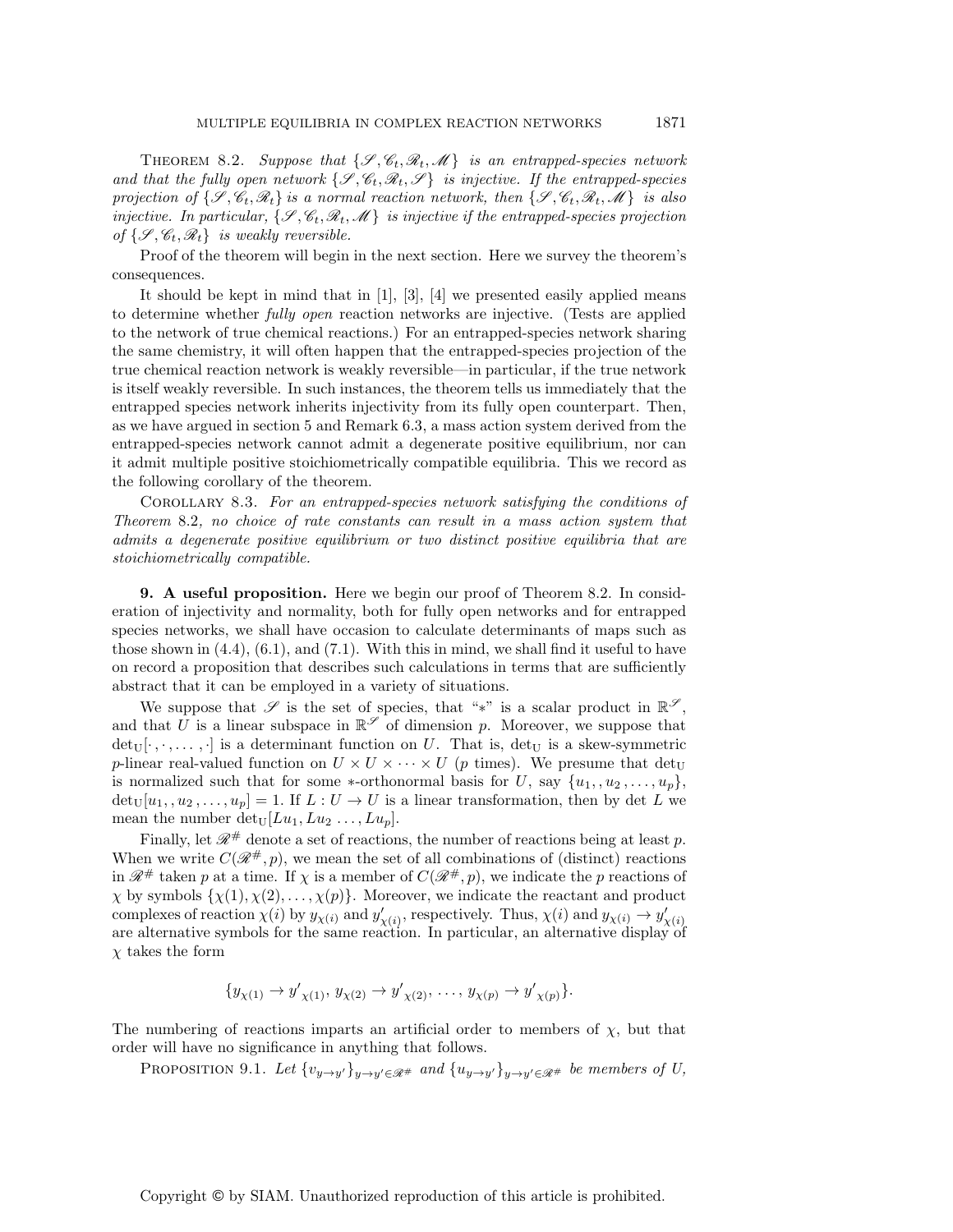Let  $\{\alpha_{y\to y'}\}_{y\to y'\in\mathscr{R}^+}$  *be real numbers, and let*  $L:U\to U$  *be defined by* 

(9.1) 
$$
Lx := \sum_{y \to y' \in \mathcal{R}^+} \alpha_{y \to y'} (v_{y \to y'} * x) u_{y \to y'}.
$$

*Then*

$$
(9.2) \quad \det L = \sum_{\chi \in C(\mathcal{R}^{\#}, p)} \left( \prod_{i=1}^{p} \alpha_{\chi(i)} \right) \det_{U} [v_{\chi(1)}, \dots, v_{\chi(p)}] \det_{U} [u_{\chi(1)}, \dots, u_{\chi(p)}].
$$

*Proof*. Apart from some minor variations, the proof is similar to the proof of Theorem 3.2 in [1].  $\Box$ 

**10. Injectivity, normality, and critical subnetworks.** Let  $\{\mathscr{S}, \mathscr{C}, \mathscr{R}\}$  be a reaction network with stoichiometric subspace S, and suppose that  $\mathbb{R}^{\mathscr{S}}$  is given a \*-scalar product. As before, for each  $\eta \in \mathbb{R}^{\mathscr{R}}$ , we take the linear transformation  $T_{*\eta}: S \to S$  to be defined by

(10.1) 
$$
T_{*\eta}\sigma \equiv \sum_{y \to y' \in \mathscr{R}} \eta_{y \to y'} (y * \sigma) (y' - y).
$$

Let  $\pi_* : \mathbb{R}^{\mathscr{S}} \to S$  be the projection onto S along  $S^{\perp^*}$ , where it is understood that  $\perp^*$ indicates orthogonality relative to the ∗-scalar product. With this in mind, we can rewrite  $(10.1)$  as

(10.2) 
$$
T_{*\eta}\sigma \equiv \sum_{y \to y' \in \mathscr{R}} \eta_{y \to y'} (\pi_* y * \sigma)(y' - y).
$$

With s denoting the dimension of S and with  $\text{det}_S[\cdot, \cdot, \ldots, \cdot]$  denoting a determinant function on  $S$  chosen as in section 9, it follows from Proposition 9.1 that

(10.3) det 
$$
T_{*\eta}
$$
  
=  $\sum_{\chi \in C(\mathscr{R},s)} \left( \prod_{i=1}^s \eta_{\chi(i)} \right) \det_S [\pi_* y_{\chi(1)}, \dots, \pi_* y_{\chi(s)}] \det_S [y'_{\chi(1)} - y_{\chi(1)}, \dots, y'_{\chi(s)} - y_{\chi(s)}].$ 

From this it is clear that for  $T_{\ast\eta}$  to be nonsingular for at least *some* choice of  $\eta \in \mathbb{R}^{\mathscr{R}}$  it is necessary that for at least one combination of s reactions—that is, for at least one  $\chi \in C(\mathcal{R}, s)$ —it must be the case that

$$
(10.4) \qquad \det_S \left[ \pi_* y_{\chi(1)}, \ldots, \pi_* y_{\chi(s)} \right] \det_S \left[ y'_{\chi(1)} - y_{\chi(1)}, \ldots, y'_{\chi(s)} - y_{\chi(s)} \right] \neq 0,
$$

which is to say that the sets

(10.5) 
$$
\{\pi_* y_{\chi(1)}, \ldots, \pi_* y_{\chi(s)}\}\
$$
 and  $\{y'_{\chi(1)} - y_{\chi(1)}, \ldots, y'_{\chi(s)} - y_{\chi(s)}\}\$ 

are *both* independent (and are *both* bases for S).

It should be understood that, in the preceding discussion, a fixed but arbitrary choice of the ∗-scalar product was made, and that choice in turn determined the projection  $\pi_*$ . In particular, the set  $\{\pi_* y_{\chi(1)}, \ldots, \pi_* y_{\chi(s)}\}$  might be independent of one choice of ∗-scalar product but dependent on another. Recall that a reaction network  $\{\mathscr{S}, \mathscr{C}, \mathscr{R}\}\)$  is *normal* if for *each* choice of  $*$ -scalar product there exists  $\eta \in$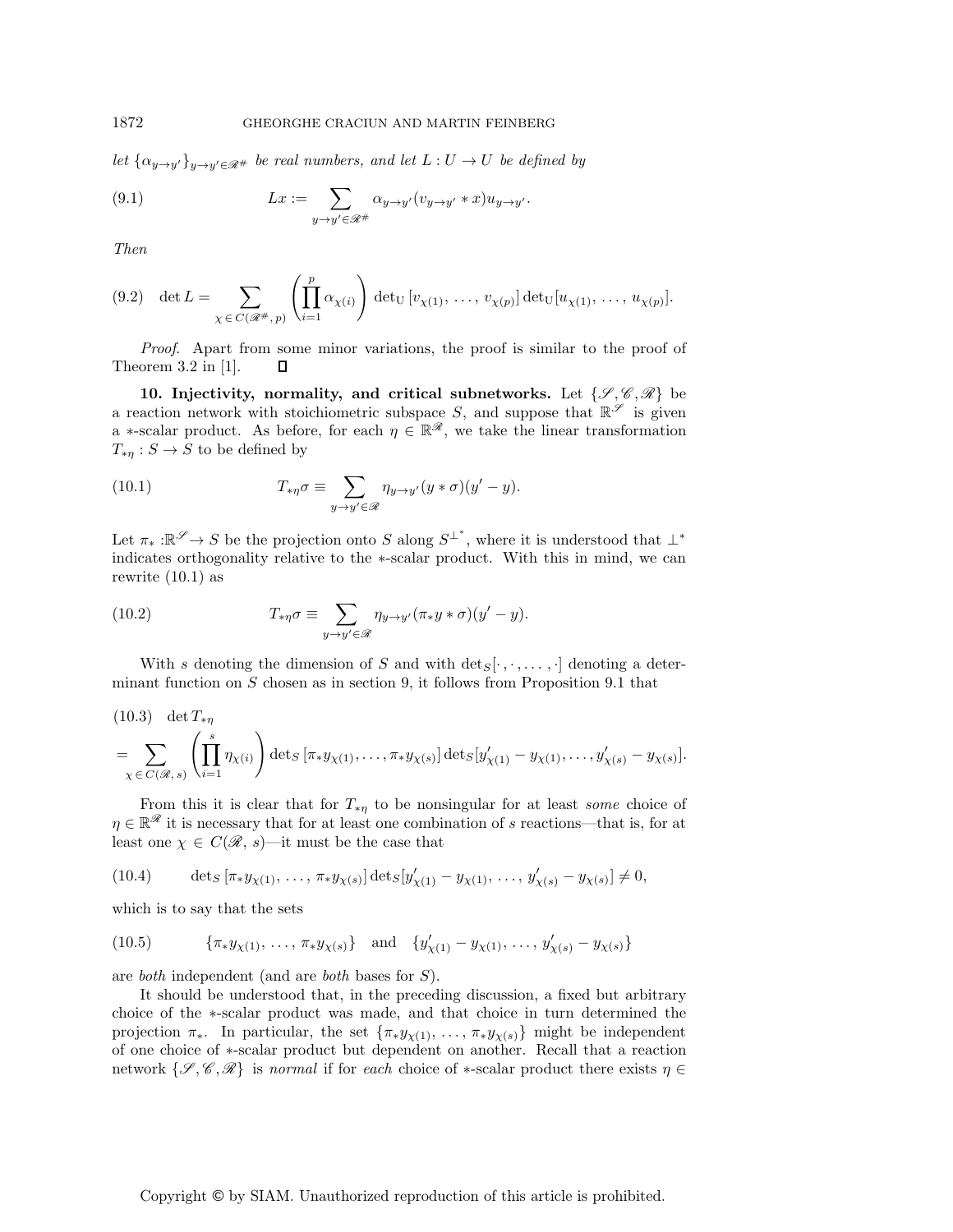<sup>R</sup>*R*, depending perhaps on "∗," such that <sup>T</sup>∗<sup>η</sup> is nonsingular. *Thus, the network is normal only if for each choice of "*\*" *there is a reaction combination*  $\chi \in C(\mathcal{R}, s)$ *, depending perhaps on "*∗*," such that* (10.4) *holds.* (It is easy to see that the network will, in fact, be normal if this condition is satisfied.)

Note that each  $\chi \in C(\mathcal{R}, s)$  can be associated in an obvious way with a subnetwork of  $\{\mathscr{S}, \mathscr{C}, \mathscr{R}\}\$  having s reactions. Hereafter, we let

$$
(10.6) \quad D_*(\chi) := \det_S \left[ \pi_* y_{\chi(1)}, \ldots, \pi_* y_{\chi(s)} \right] \det_S [y'_{\chi(1)} - y_{\chi(1)}, \ldots, y'_{\chi(s)} - y_{\chi(s)}].
$$

Again, the subscript "\*" is intended to serve as reminder that the value of  $D_{*}(\chi)$ depends on the choice of ∗-scalar product in R*<sup>S</sup>* .

DEFINITION 10.1. Let  $\{\mathcal{S}, \mathcal{C}, \mathcal{R}\}\$ be a reaction network with an s-dimensional *stoichiometric subspace. Relative to a choice of*  $*$ *-scalar product in*  $\mathbb{R}^S$ , we say that  $\chi \in C(\mathcal{R}, s)$  *is a* \*-critical subnetwork of  $\{\mathcal{S}, \mathcal{C}, \mathcal{R}\}\$  *if*  $D_*(\chi) \neq 0$ *; the subnetwork is* positive (*resp.,* negative) *if*  $D_*(\chi)$  *is positive* (*negative*).

In language we now have available, we can summarize some of the preceding discussion in the following proposition.

Proposition 10.2. *A reaction network is normal if and only if for each choice of* ∗*-scalar product there exists at least one* ∗*-critical subnetwork. In particular, a weakly reversible network will have at least one* ∗*-critical subnetwork for each choice of* ∗*-scalar product.*

The following proposition connects injectivity of a reaction network to the existence and properties of its ∗-critical subnetworks.

Proposition 10.3. *A reaction network is injective if and only if, for each choice of* ∗*-scalar product, both of the following conditions are satisfied:* (i) *there exists at least one* ∗*-critical subnetwork, and* (ii) *all* ∗*-critical subnetworks are of the same sign. In particular, a normal reaction network can fail to be injective only if, for some* ∗*-scalar product, there is a positive and a negative* ∗*-critical subnetwork.*

*Proof.* For reaction network  $\{\mathcal{S}, \mathcal{C}, \mathcal{R}\}\$  having an s-dimensional stoichiometric subspace, consider a fixed but arbitrary choice of \*-scalar product in  $\mathbb{R}^{\mathscr{S}}$ . Injectivity then is equivalent to the requirement that, for each  $\eta \in \mathbb{R}^{\mathscr{R}}_+$ , we have det  $T_{*\eta} \neq 0$ . Combining  $(10.3)$  and  $(10.6)$ , we can write

(10.7) 
$$
\det T_{*\eta} = \sum_{\chi \in C(\mathscr{R}, s)} \left( \prod_{i=1}^s \eta_{\chi(i)} \right) D_*(\chi).
$$

If both conditions of the proposition statement are satisfied, it is clear that the sum on the right will be nonzero (and will have the common sign of the critical subnetworks). In this case the network is injective.

If, on the other hand, condition (i) is not satisfied, then the sum must be zero, and we will, in fact, have det  $T_{*\eta} = 0$  for *all*  $\eta \in \mathbb{R}^{\mathscr{R}}_+$ . Suppose, then, that condition (i) is satisfied but condition (ii) is not. Then there are critical subnetworks  $\chi^+$  and  $\chi^$ such that  $D_*(\chi^+) > 0$  and  $D_*(\chi^-) < 0$ . Now choose  $\eta^+ \in \mathbb{R}_+^{\mathscr{R}}$  as follows:  $\eta^+_{y \to y'} := \theta$ for all  $y \to y' \in \chi^+$  and  $\eta^+_{y \to y'} := 1$  for all  $y \to y' \notin \chi^+$ . In this case,  $\det T_{*\eta^+}$  becomes an s-order polynomial in  $\theta$ , with leading coefficient  $D_*(\chi^+) > 0$ . Thus, by choosing  $\theta$ sufficiently large, we can ensure that det  $T_{\ast \eta^+}$  is positive, and we suppose that  $\theta$  has been chosen in this way. In a very similar manner (by replacing  $\chi^+$  with  $\chi^-$ ), we can construct  $\eta^- \in \mathbb{R}^{\mathscr{R}}_+$  to ensure that det  $T_{*\eta^-}$  is negative. Then, along a line segment in  $\mathbb{R}^{\mathscr{R}}_+$  connecting  $\eta^+$  to  $\eta^-$ , there will exist  $\eta^0$  such that  $\det T_{*\eta^0} = 0$ , in which case the network is not injective.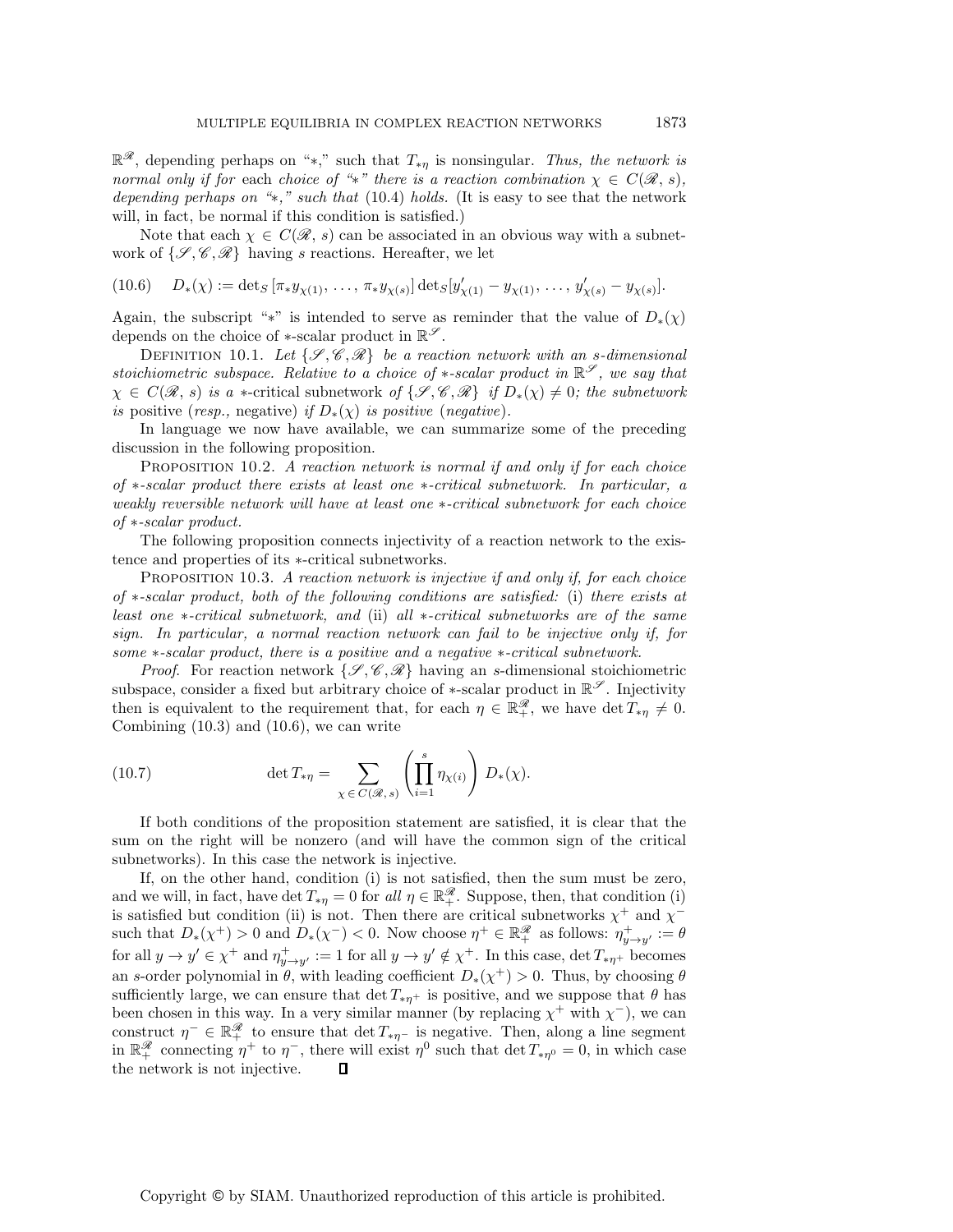## 1874 GHEORGHE CRACIUN AND MARTIN FEINBERG

In the next section we connect the normality of an entrapped-species network to the normality of the entrapped-species projection of its true chemical reaction network. Then we will be in a position to complete the proof of Theorem 8.2.

**11. An entrapped-species network is normal if its true chemistry entrapped-species projection is normal.** Throughout this section, we consider an entrapped species network  $\{\mathscr{S}, \mathscr{C}_t, \mathscr{R}_t, \mathscr{M}\}\)$ , and we denote by  $\{\mathscr{S}, \mathscr{C}_{\mathscr{E}}, \mathscr{R}_{\mathscr{E}}\}$  the entrappedspecies projection of the true network,  $\{\mathscr{S}, \mathscr{C}_t, \mathscr{R}_t\}$ . Moreover, we suppose that  $\{\mathscr{S}, \mathscr{C}_{\mathscr{E}}, \mathscr{R}_{\mathscr{E}}\}$  is normal. Our aim is to show that the original entrapped species network is also normal. We denote by  $S$  the stoichiometric subspace of the entrappedspecies network, and by  $S_{\mathscr{E}}$  the stoichiometric subspace of the entrapped-species projection. Recall that  $\Gamma_{\mathscr{M}}$  and  $\Gamma_{\mathscr{E}}$  are the sets of vectors in  $\mathbb{R}^{\mathscr{S}}$  having supports in, respectively, *M* and *E*. Thus,  $\mathbb{R}^{\mathscr{S}} = \Gamma_{\mathscr{M}} \oplus \Gamma_{\mathscr{E}}$ . Recall also that  $M: \mathbb{R}^{\mathscr{S}} \to \Gamma_{\mathscr{M}}$  and  $E: \mathbb{R}^{\mathscr{S}} \to \Gamma_{\mathscr{E}}$  are the corresponding projections.

LEMMA 11.1.  $S = S_{\mathscr{E}} \oplus \Gamma_{\mathscr{M}}$ . In particular,  $\dim S = \dim S_{\mathscr{E}} + \#(\mathscr{M})$ .

*Proof.* We first note that  $S = \text{span}\{y' - y \in \mathbb{R}^\mathscr{S} : y \to y' \in \mathscr{R}_t\} + \Gamma_{\mathscr{M}}$ . On the other hand, for each  $y \to y' \in \mathcal{R}_t$  we have  $y' - y = E(y' - y) + M(y' - y)$ , from which it follows that  $S = \text{span}\{E(y'-y) \in \mathbb{R}^\mathscr{S} : y \to y' \in \mathscr{R}_t\} \oplus \Gamma_{\mathscr{M}}$ . But  $S_{\mathscr{E}} =$  $span{E(y'-y) \in \mathbb{R}^\mathscr{S}: y \to y' \in \mathscr{R}_t}.$  $\Box$ 

*Remark* 11.1. From Lemma 11.1 it follows that, when  $\mathbb{R}^{\mathscr{S}}$  is given a scalar product "∗" as in (3.10),

(11.1) 
$$
S^{\perp^*} = S_{\mathscr{E}}^{\perp^*} \cap \Gamma_{\mathscr{M}}^{\perp^*} = S_{\mathscr{E}}^{\perp^*} \cap \Gamma_{\mathscr{E}}.
$$

Now consider a vector  $x \in \Gamma_{\mathscr{E}}$ . Viewed as a member of the vector space  $\Gamma_{\mathscr{E}}$  (with  $\text{scalar product inherited from } \mathbb{R}^{\mathscr{S}}$ , x has a certain projection onto  $S_{\mathscr{E}}$  along  $S_{\mathscr{E}}^{\perp^*} \cap \Gamma_{\mathscr{E}}$ . Viewed as a member of  $\mathbb{R}^\mathscr{S}$ , x has a certain projection onto S along  $S^{\perp^*}$ . Lemma 11.1 and (11.1) ensure that those two projections are identical.

LEMMA 11.2. Let "\*" be a scalar product in  $\mathbb{R}^\mathscr{S}$  given by (3.10), and let  $\pi_* : \mathbb{R}^\mathscr{S} \to$ S be the projection onto S along  $S^{\perp^*}$ . Then, for each  $x \in \mathbb{R}^\mathscr{S}$ ,  $E\pi_* x = \pi_* E x$ .

*Proof.* First we note that  $S^{\perp^*}$  is contained in  $\Gamma_{\mathscr{E}}$ . In fact, let v be a member of  $S^{\perp^*}$ , and let m be a member of  $\mathscr M$ . Because m is also a member of S, we must have  $m * v = 0$ . Then, from (3.10), it follows that  $v_m = 0$ . (That  $S^{\perp^*}$  is contained in  $\Gamma_{\mathscr{E}}$ also follows from (11.1).)

Now let x be a member of  $\mathbb{R}^{\mathscr{S}}$ . It has a representation as the sum of a vector  $\sigma \in S$ and a vector  $\nu \in S^{\perp^*}$ . In fact, by virtue of Lemma 11.1, we can write  $\sigma = \sigma_{\mathscr{E}} + \sigma_{\mathscr{M}}$ , with  $\sigma_{\mathscr{E}} \in S_{\mathscr{E}}$ . Note that  $\sigma_{\mathscr{E}}$  and  $\sigma_{\mathscr{M}}$  are both members of S. Thus, we have

$$
(11.2) \t\t x = \sigma_{\mathscr{E}} + \sigma_{\mathscr{M}} + \nu,
$$

whereupon

(11.3) 
$$
\pi_* x = \sigma_{\mathscr{E}} + \sigma_{\mathscr{M}} \quad \text{and} \quad Ex = \sigma_{\mathscr{E}} + \nu.
$$

From this it follows that  $E\pi_* x = \pi_* E x = \sigma_{\mathscr{E}}$ . Л

PROPOSITION 11.3. An entrapped species network  $\{\mathcal{S}, \mathcal{C}_t, \mathcal{R}_t, \mathcal{M}\}\$  is normal if *the entrapped species projection of*  $\{\mathcal{S}, \mathcal{C}_t, \mathcal{R}_t\}$  *is normal.* 

*Proof.* We suppose that  $\{\mathscr{S}, \mathscr{C}_{\mathscr{E}}, \mathscr{R}_{\mathscr{E}}\}$ , the entrapped species projection of  $\{\mathscr{S}, \mathscr{C}_t, \mathscr{C}_t\}$  $\mathcal{R}_t$ , is normal. As usual, S is the stoichiometric subspace for the entrapped species network, and  $s = \dim S$ . We denote by p the number of species in  $\mathcal{M}$ , and by  $\bar{s}$ the dimension of  $S_{\mathscr{E}} \subset \Gamma_{\mathscr{E}}$ , the stoichiometric subspace of  $\{\mathscr{S}, \mathscr{C}_{\mathscr{E}}, \mathscr{R}_{\mathscr{E}}\}$ . Thus, from Lemma 11.1,  $s = \bar{s} + p$ .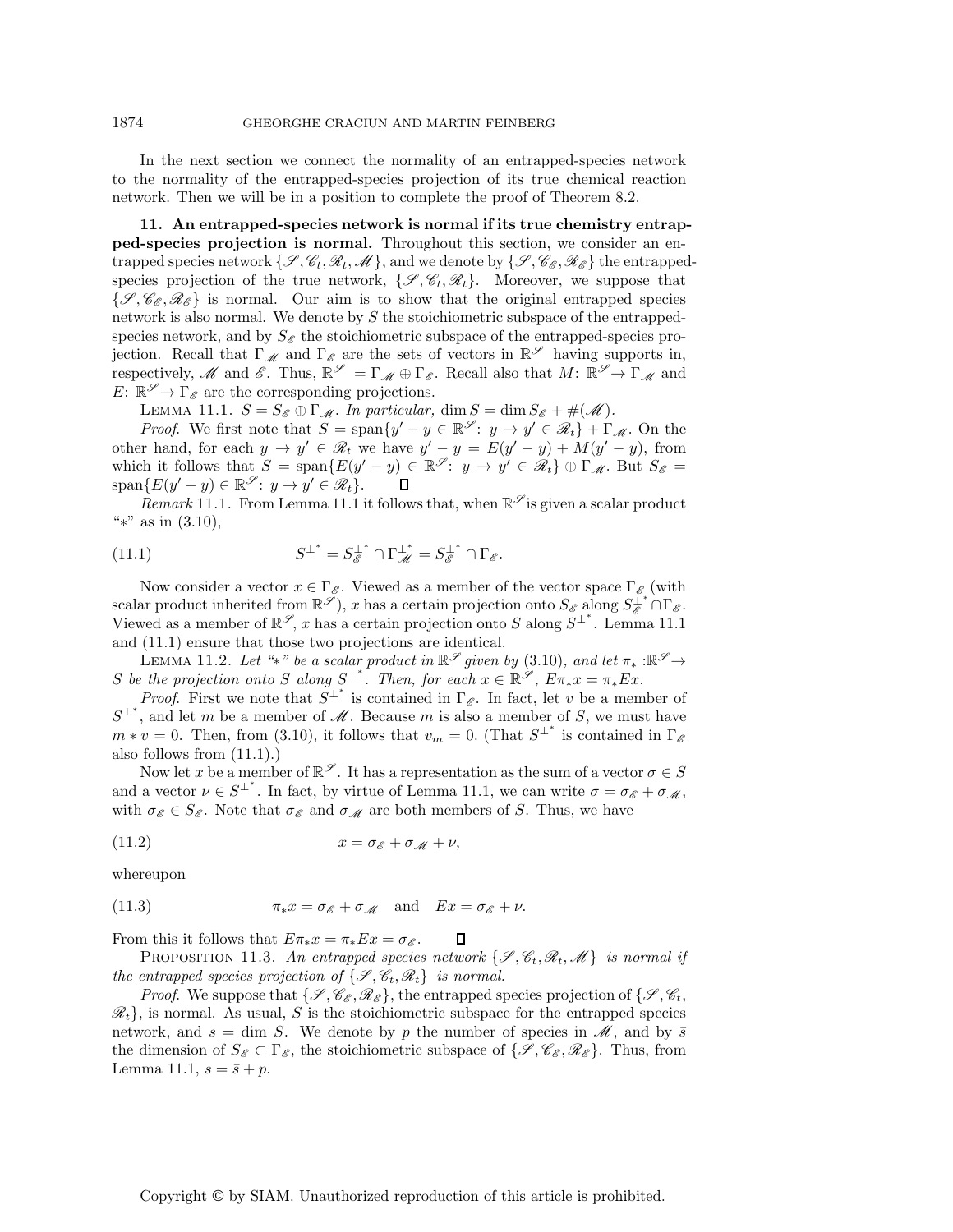Now let "\*" be a scalar product in  $\mathbb{R}^{\mathscr{S}}$  as in (3.10). Because  $\{\mathscr{S}, \mathscr{C}_{\mathscr{E}}, \mathscr{R}_{\mathscr{E}}\}$  is normal there exists for it a ∗-critical subnetwork. In particular, there are reactions  ${E y_i \to E y_i'}_{i=1,\ldots,\bar{s}} \subset \mathcal{R}_{\mathcal{E}}$  (with  ${y_i \to y_i'}_{i=1,\ldots,\bar{s}} \subset \mathcal{R}_t$ ) such that the sets

$$
\{\pi_* E y_1, \pi_* E y_2, \dots, \pi_* E y_{\bar{s}}\} \quad \text{and} \quad \{E y_1' - E y_1, E y_2' - E y_2, \dots, E y_{\bar{s}}' - E y_{\bar{s}}\}
$$

are both independent. Here  $\pi_*$  indicates the projection of  $\Gamma_{\mathscr{E}}$  onto  $S_{\mathscr{E}}$  along  $S_{\mathscr{E}}^{\perp^*} \cap \Gamma_{\mathscr{E}}$ . If  $\{m_1, m_2, \ldots, m_p\}$  are the elements of  $\mathscr{M}$ , it is clear that the sets

$$
\{\pi_* E y_1, \ldots, \pi_* E y_{\bar{s}}, m_1, \ldots, m_p\}
$$
 and  $\{E y'_1 - E y_1, \ldots, E y'_{\bar{s}} - E y_{\bar{s}}, m_1, \ldots, m_p\}$ 

are both independent and are both bases for S. (Here we view  $\pi_*$  as the projection of  $\mathbb{R}^{\mathscr{S}}$  onto S along  $S^{\perp^*}$ ; see Remark 11.1.) Thus, with  $\det_S[\cdot, \cdot, \dots, \cdot]$  denoting a determinant function on  $S$  chosen as in section 9, we have

$$
\det_S[\pi_* E y_1, \dots, \pi_* E y_{\bar{s}}, m_1, \dots, m_p] = \det_S[E \pi_* y_1, \dots, E \pi_* y_{\bar{s}}, m_1, \dots, m_p]
$$
  
= 
$$
\det_S[\pi_* y_1, \dots, \pi_* y_{\bar{s}}, m_1, \dots, m_p]
$$
  

$$
\neq 0
$$

and

$$
\det_{S} [Ey'_1 - Ey_1, \dots, Ey'_{\bar{s}} - Ey_{\bar{s}}, m_1, \dots, m_p] = \det_{S} [y'_1 - y_1, \dots, y'_{\bar{s}} - y_{\bar{s}}, m_1, \dots, m_p]
$$
  
(11.5)  $\neq 0.$ 

From this it follows that the reactions  $\{y_i \to y_i'\}_{i=1,\dots,\bar{s}} \subset \mathcal{R}_t$  taken together with reactions  $\{m_1 \to 0, \ldots, m_p \to 0\}$  constitute a  $\ast$ -critical subnetwork of the entrappedspecies network  $\{\mathcal{S}, \mathcal{C}_t, \mathcal{R}_t, \mathcal{M}\}$ , whereupon by Proposition 10.2 the entrapped-species network is normal. П

**12. Completion of the proof of Theorem 8.2.** Proof of Theorem 8.2 will be almost complete once we have available the following proposition.

PROPOSITION 12.1. *Suppose that*  $\{\mathcal{S}, \mathcal{C}_t, \mathcal{R}_t, \mathcal{M}\}\$  *is a normal entrapped-species network that is not injective. Then the fully open network*  $\{\mathcal{S}, \mathcal{C}_t, \mathcal{R}_t, \mathcal{S}\}\$  *is not injective.*

*Proof.* We let  $\tilde{\mathcal{R}}$  denote the reaction set  $\mathcal{R}_t \cup (\mathcal{M} \to 0)$ , where  $\mathcal{M} \to 0 := \{m \to \infty\}$  $0 : m \in \mathcal{M}$ . Note that  $\tilde{\mathcal{R}}$  is the set of all reactions for the entrapped-species network, apart from "feed reactions" of the form  $0 \to m$ , which play no role in considerations of normality or injectivity (Remarks 6.1 and 6.2). Similarly, we let  $\mathscr{R}^{\#} := \mathscr{R} \cup (\mathscr{E} \to 0)$ , where  $\mathscr{E} \to 0 := \{e \to 0 : e \in \mathscr{E}\}\$ . Then  $\mathscr{R}^{\#}$  is just the set of all reactions in the fully open network, apart from feed reactions. We denote the stoichiometric subspace for the entrapped-species network by  $S = \text{span}\{y' - y : y \to y' \in \mathcal{R}\}\)$ , and we denote by s its dimension.

Because the entrapped-species network is normal but not injective, there is a ∗ scalar product relative to which there is a positive \*-critical subnetwork  $\chi^+ \in C(\mathcal{R}, s)$ and a negative \*-critical subnetwork  $\chi^- \in C(\tilde{\mathcal{R}}, s)$ . That is,  $D_*(\chi^+) > 0$  and  $D_*(\chi^-) < 0$ , where  $D_*(\cdot)$  is given by (10.6). We denote by a the particular vector of R*<sup>S</sup>* <sup>+</sup> with respect to which the ∗-scalar product is defined via (3.10).

Our aim is to show that the fully open network is not injective. With "∗" denoting the same scalar product as indicated immediately above, we will argue that there is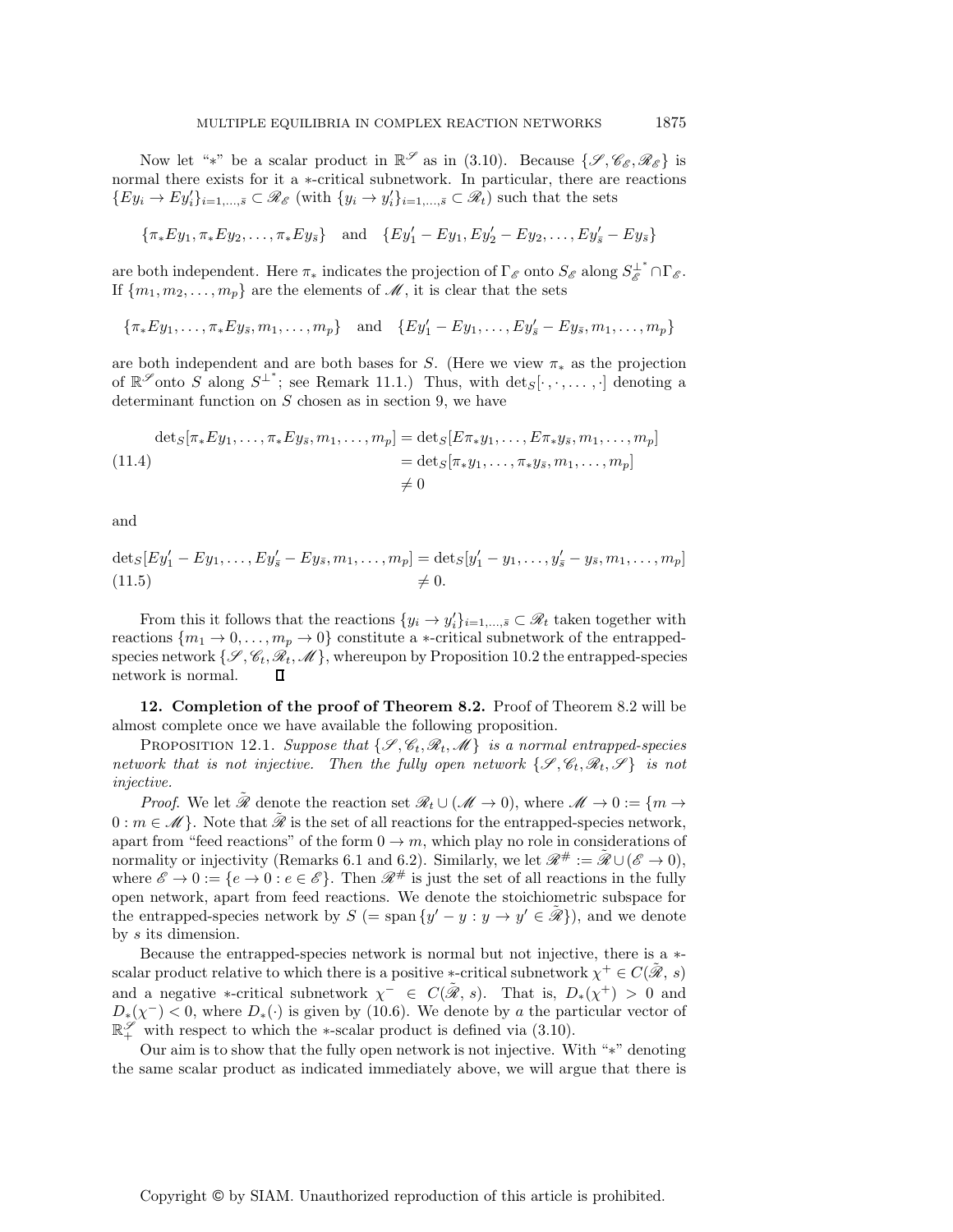some  $\eta^0 \in \mathbb{R}_+^{\mathscr{R}^{\#}}$  such that there is a nonzero  $\sigma \in \mathbb{R}^\mathscr{S}$  satisfying the equation

(12.1) 
$$
\sum_{y \to y' \in \mathcal{R}^{\#}} \eta_{y \to y'}^0(y * \sigma)(y' - y) = \sum_{y \to y' \in \tilde{\mathcal{R}}} \eta_{y \to y'}^0(y * \sigma)(y' - y)
$$

$$
+ \sum_{e \to 0 \in \mathcal{E} \to 0} \eta_{e \to 0}^0(e * \sigma)(-e)
$$

$$
= 0.
$$

In fact, hereafter we make the particular choice  $\eta_{e\to 0}^0 = a_e$  for all  $e \in \mathscr{E}$ , in which case it follows from  $(3.10)$  that the second term on the right-hand side of  $(12.1)$ reduces to  $-E\sigma$ , the projection of  $-\sigma$  onto Γ<sub>*ε*</sub>.

With the  $\eta_{e\to 0}^0$  chosen in this way, we want to show that it is possible to choose  ${n^0_{y\to y'}}_{y\to y'\in\tilde{\mathscr{R}}}$ , all positive, in such a way as to ensure the existence of nonzero  $\sigma \in S$ satisfying (12.1). (Note the special focus on  $\sigma$  *in*  $S$ , the stoichiometric subspace for the entrapped-species network.) With this in mind, we consider only  $\eta \in \mathbb{R}^{\mathscr{R}^\#}_+$  satisfying the requirement that, for each  $e \in \mathscr{E}$ ,  $\eta_{e\to 0} = \eta_{e\to 0}^0 = a_e$ . For each such  $\eta$  we define the map  $\bar{T}_{*\eta}: S \to S$  by

(12.2) 
$$
\bar{T}_{*\eta} \sigma := \sum_{y \to y' \in \tilde{\mathcal{R}}} \eta_{y \to y'} (y * \sigma)(y' - y) - E \sigma
$$

(12.3) 
$$
= \sum_{y \to y' \in \tilde{\mathscr{R}}} \eta_{y \to y'} (y * \sigma) (y' - y) + \sum_{e \to 0 \in \mathscr{E} \to 0} \eta_{e \to 0}^0 (e * \sigma) (-e)
$$

(12.4) 
$$
= \sum_{y \to y' \in \tilde{\mathscr{R}}} \eta_{y \to y'} (\pi_* y * \sigma) (y' - y) + \sum_{e \to 0 \in \mathscr{E} \to 0} \eta_{e \to 0}^0 (\pi_* e * \sigma) (-\pi_* e).
$$

Here, as before,  $\pi_*:\mathbb{R}^\mathscr{S}\to S$  is the projection onto S along  $S^{\perp^*}$ . (To see that  $\overline{T}_{*\eta}$  does indeed take values in S, note that the first term in (12.2) clearly takes values in S. Note also that  $\sigma = E\sigma + M\sigma$ . Because  $M\sigma$  is a member of S, it follows that if  $\sigma$  is a member of S, so is  $E\sigma$ . In particular, for  $\sigma \in S$ , we have  $E\sigma = \pi_* E\sigma$ , which, in part, gives rise to the last term in (12.4).)

We seek to establish that, for some choice of  $\eta$ , the map  $\overline{T}_{*\eta}: S \to S$  becomes singular. For this purpose, we will calculate det  $\overline{T}_{*\eta}$  with the help of Proposition 9.1, whereby we make these identifications: First, we take  $U = S$  and  $p = s$ . Then, for  $y \to y' \in \mathcal{R}^{\#} = \tilde{\mathcal{R}} \cup (\mathcal{E} \to 0)$  we choose  $v_{y \to y'}$  and  $u_{y \to y'}$  as follows: For  $y \to y' \in \tilde{\mathcal{R}}$ we take  $v_{y\to y'} = \pi_* y$  and  $u_{y\to y'} = y' - y$ . For  $e \to 0 \in \mathscr{E} \to 0$  we take  $v_{e\to 0} = \pi_* e$ and  $u_{e\to 0} = -\pi_*e$ . It remains understood that, for each  $e \in \mathscr{E}$ ,  $\eta_{e\to 0}$  is taken to be  $\eta_{e\to 0}^0 = a_e$ . With  $\det_S[\cdot, \cdot, \dots, \cdot]$  denoting a determinant function on S chosen as in section 9, it follows from Proposition 9.1 that

$$
\det \bar{T}_{*\eta} = \sum_{\chi \in C(\tilde{\mathcal{R}}, s)} \left( \prod_{i=1}^{s} \eta_{\chi(i)} \right) D_{*}(\chi)
$$
\n
$$
(12.5) \qquad + \sum_{\chi \in C(\mathcal{R}^{\#}, s) \backslash C(\tilde{\mathcal{R}}, s)} \left( \prod_{i=1}^{s} \eta_{\chi(i)} \right) \det_{S} [v_{\chi(1)}, \dots, v_{\chi(s)}] \det_{S} [u_{\chi(1)}, \dots, u_{\chi(s)}],
$$

where again  $D_*(\cdot)$  is given by (10.6).

Hereafter, the proof resembles that of Proposition 10.3: Choose  $\eta^+ \in \mathbb{R}_+^{\mathscr{R}^{\#}}$  as follows:  $\eta^+_{y \to y'} := \theta$  for all  $y \to y' \in \chi^+$ ;  $\eta^+_{y \to y'} := 1$  for all  $y \to y' \in \tilde{\mathscr{R}} \setminus \chi^+$ ; and